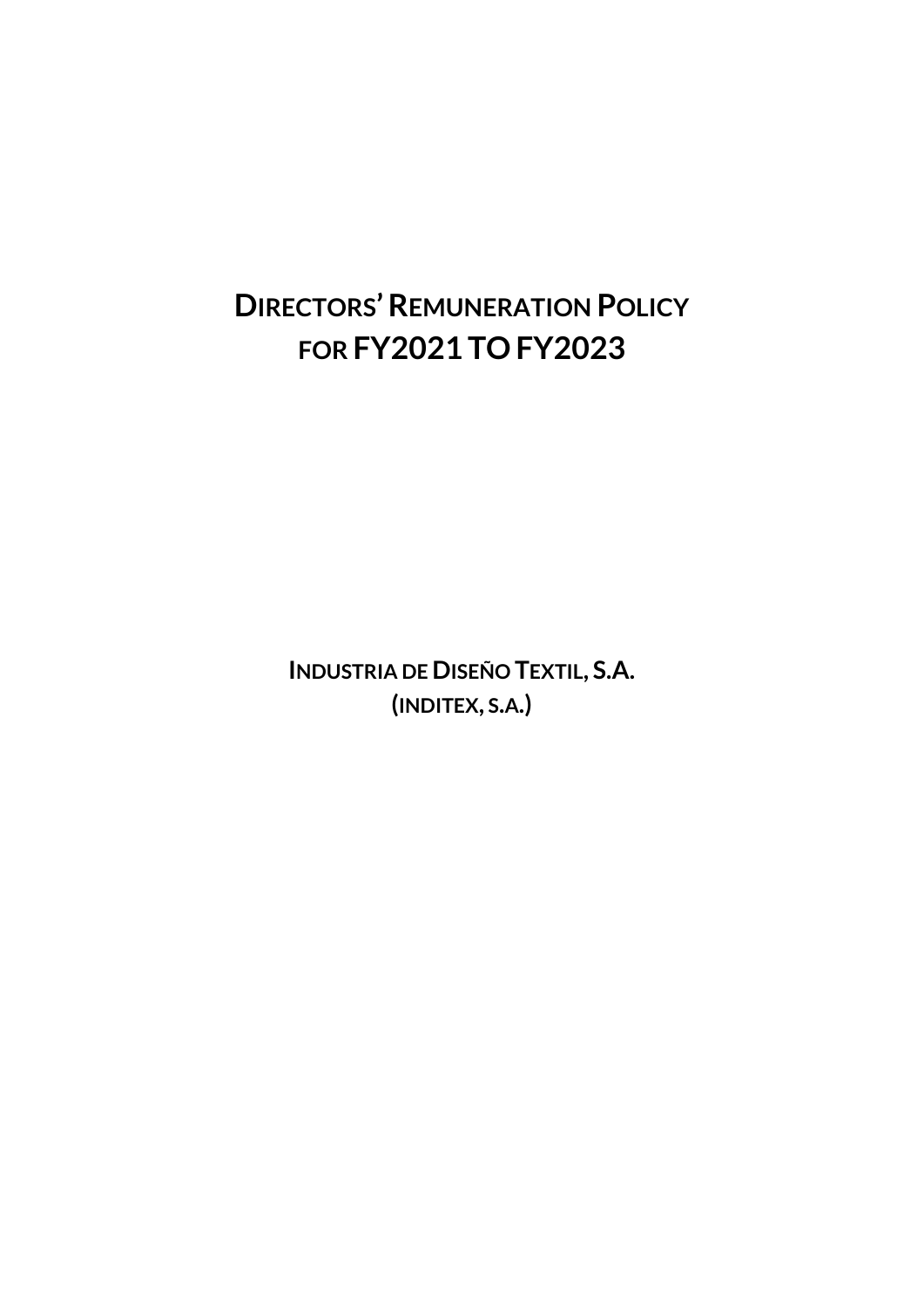# **TABLE OF CONTENTS**

| 3.2.1. |                                                                           |  |
|--------|---------------------------------------------------------------------------|--|
| 3.2.2. |                                                                           |  |
| 3.2.3. |                                                                           |  |
| 3.2.4. |                                                                           |  |
| 3.2.5. |                                                                           |  |
|        |                                                                           |  |
|        |                                                                           |  |
|        |                                                                           |  |
|        | 4. REMUNERATION POLICY FOR DIRECTORS IN THEIR STATUS AS SUCH 15           |  |
|        |                                                                           |  |
|        | 6. DECISION-MAKING PROCESS RELATING TO DEFINITION, REVIEW AND ENFORCEMENT |  |
|        |                                                                           |  |
|        |                                                                           |  |
|        |                                                                           |  |
|        | 7. RELATIONSHIP OF THE DIRECTORS' REMUNERATION POLICY WITH THE            |  |
|        | 8. ALIGNMENT WITH THE COMPANY'S STRATEGY, INTERESTS AND LONG TERM         |  |
|        |                                                                           |  |
|        |                                                                           |  |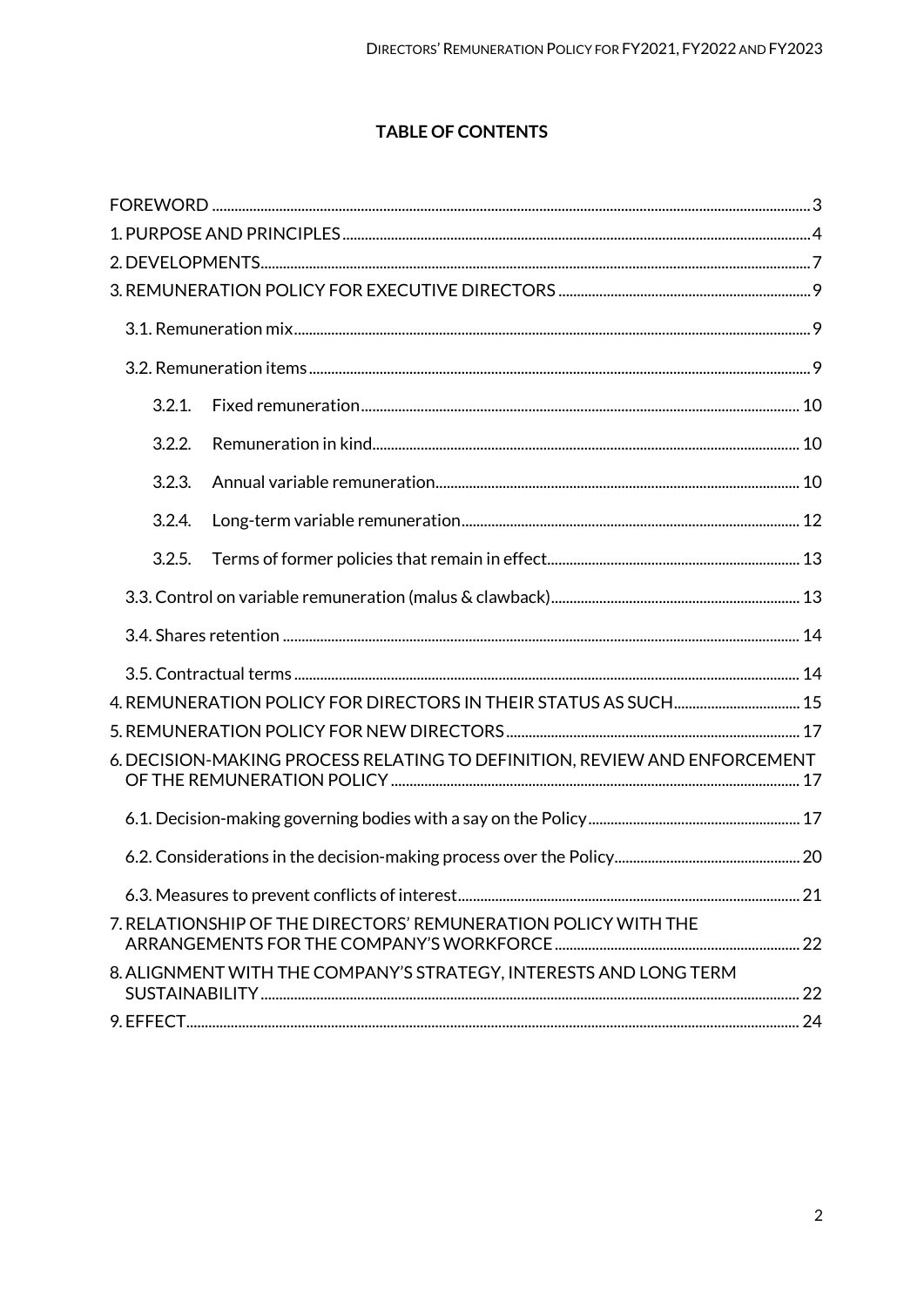#### <span id="page-2-0"></span>**FOREWORD**

The policy on the remuneration of the members of the Board of Directors of Industria de Diseño Textil, S.A. ("**Inditex**", the "**Company**" or the "**Group** ") for FY2021, FY2022 and FY2023 (the "**Remuneration Policy**" or the "**Policy**") was approved at the Annual General Meeting held on 13 July 2021, having been put an advisory say-on-pay vote, as a separate agenda item, pursuant to the provisions of section 529*novodecies* of the revised text of the Companies Act, approved by *Real Decreto Legislativo* 1/2010 of 2 July (the "**Companies Act**" or "**LSC"** [*Spanish acronym*]).The Board of Directors and the Remuneration Committee had previously issued a substantiated proposal and an explanatory report on the Policy, respectively.

At a later stage, in the meeting held on 15 March 2022, the Board of Directors resolved, on the proposal of the Remuneration Committee, to submit to the 2022 Annual General Meeting the amendment to such Policy, to align its provisions with the Company's new organizational structure approved by the Board on 29 November 2021, on the proposal of the Nomination Committee. In such meeting, the Board resolved that the roles of Chair and Chief Executive Officer (CEO) should be separate and that the position of Chair should be non-executive.

The substantiated proposal and explanatory report in support of the amendment to the Remuneration Policy issued by the Remuneration Committee will be available on the Company's corporate website as ofthe date the Annual General Meeting is called. Such documentswill remain available on the corporate website following the approval of the Policy, together with the date of approval, and the results of the vote for at least as long as the Remuneration Policy remains in effect.

The Remuneration Policy as amended, retains the principles and fundamental lines of the Policy approved at the Annual General Meeting held on 13 July 2021.

Remunerations and all the amounts referred to under this Remuneration Policy shall be understood as gross amounts. Any applicable taxes thereon shall be borne by each director.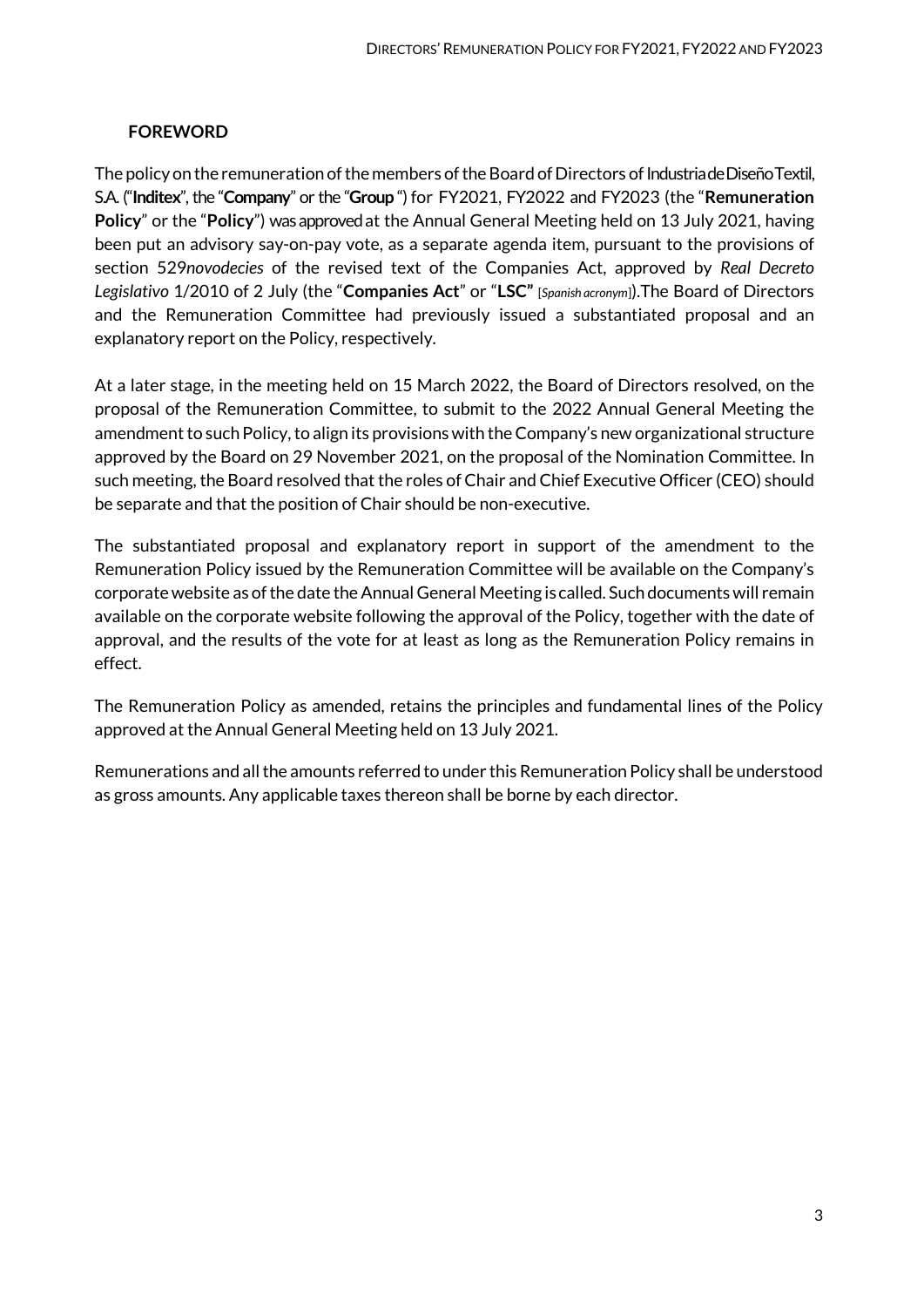# <span id="page-3-0"></span>**1. PURPOSE AND PRINCIPLES**

This Remuneration Policy, issued pursuant to the provisions of the Articles of Association, the Board of Directors' Regulations and the Remuneration Committee's Regulations, seeks to set out the grounds of the remuneration of directors, for the purposes of guiding the proceedings of the Board of Directors and the Remuneration Committee in thisarea.

This Remuneration Policy seeks to compensate directors in accordance with the required qualification, the responsibility undertaken and the dedication in their mandates, and it strives for this remuneration to be appropriate in accordance with market demands, and sufficient to attract and retain directors who meet the desired profile, but not so high as to compromise the independent judgement of non-executive directors.

The overarching principles underlying the Directors' Remuneration Policy as regards remuneration of executive directors for the performance of executive functions are set outbelow:

| Linkage to Group's<br>strategy and Pay for<br>Performance | A significant part of the remuneration is linked to the achievement of<br>the objectives which make up the Group's strategy.                                                                                                                                                                                                                                                                                                  |  |
|-----------------------------------------------------------|-------------------------------------------------------------------------------------------------------------------------------------------------------------------------------------------------------------------------------------------------------------------------------------------------------------------------------------------------------------------------------------------------------------------------------|--|
| <b>Alignment</b><br>with                                  | The design of the Remuneration Policy is regularly reviewed to ensure<br>that target achievement is aligned with sustainable value creation for<br>shareholders.                                                                                                                                                                                                                                                              |  |
| stakeholders,<br>sustainability and<br>environmental      | Progress in ESG (Enviromental, Social and Governance) goals and<br>environmental commitment are relevant levers of<br>Inditex's<br>compensation scheme.                                                                                                                                                                                                                                                                       |  |
| commitment                                                | In addition, the interests of employees as a whole and other<br>stakeholders are considered upon determining remuneration of<br>executive directors.                                                                                                                                                                                                                                                                          |  |
| Long-term                                                 | The Remuneration Policy is aligned with the values and long-term<br>targets of the Company.                                                                                                                                                                                                                                                                                                                                   |  |
| <b>Competitiveness</b>                                    | Remuneration must be such as to attract and retain the most talented<br>and suitable professionals to achieve Inditex's strategic objectives,<br>through the establishment of competitive compensation packages,<br>under the premises that such compensation is neither excessive nor<br>insufficient, to prevent assuming any inappropriate risks and<br>considering peer companies benchmarking.                           |  |
| <b>Strict procedures and</b><br>informed decisions        | The targets to which variable remuneration is tied must be established<br>by the board of directors at the beginning of the year and assessed by<br>the Remuneration Committee at the end thereof. This is assessed<br>based upon the information and results provided by different<br>Departments which are first reviewed by the Audit and Compliance<br>Committee and/or the Sustainability Committee, as the case may be. |  |

#### **Executive directors**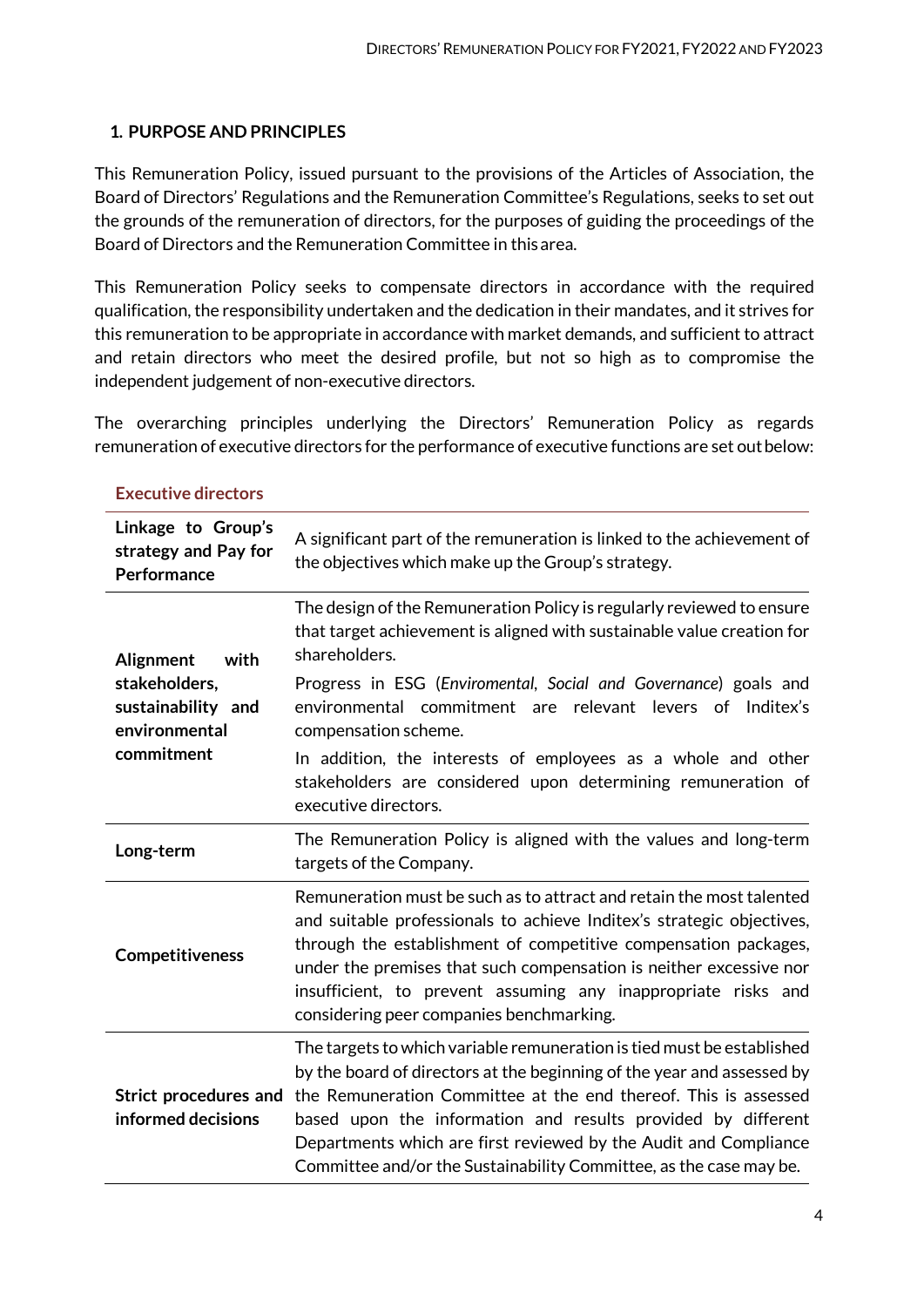Likewise, Inditex's management by objectives systems, and among them, the short-term and long-term variable remuneration systems, are reviewed on an annual basis.

The overarching principles underlying the Remuneration Policy for directors in their status as such are:

#### **Directors in their status as such**

| Moderation                                            | Remuneration is adequate to the description of the company and its<br>business model, always on the basis that such remuneration is neither<br>excessive nor insufficient, to prevent taking any inappropriate risks.                                                                                                                 |
|-------------------------------------------------------|---------------------------------------------------------------------------------------------------------------------------------------------------------------------------------------------------------------------------------------------------------------------------------------------------------------------------------------|
| Appropriateness                                       | The Remuneration Policy for directors standing as such is appropriate<br>considering the size of the board and it sufficiently compensates them<br>for their qualification, dedication and responsibility, ensuring their<br>loyalty and attachment to the company, without compromising the<br>independent judgement of its members. |
| <b>Transparency</b>                                   | Information on remuneration is in line with the best practices in the<br>area of corporate governance for the purposes of building trust among<br>shareholders, investors and generally, the remaining stakeholders.                                                                                                                  |
| <b>Commitment to</b><br>investors and<br>shareholders | The Remuneration Committee acts in a proactive manner to<br>understand shareholders and investors' preferences and to explain<br>remuneration policies and practices in a transparent manner.                                                                                                                                         |

The Remuneration Policy is based on solid governance processes that reinforce the above described principles, and which are reflected in the following practices:

# **Executive directors**

| <b>WHAT WE DO</b>                                                                                                                 | <b>WHAT WE DON'T DO</b>                                                                                                    |  |
|-----------------------------------------------------------------------------------------------------------------------------------|----------------------------------------------------------------------------------------------------------------------------|--|
| $\bullet$ "Pay<br>Performance"-based<br>for<br>remuneration.                                                                      | • No agreement with guaranteed wage<br>increase exists.                                                                    |  |
| • Remuneration is aligned with the interests<br>of shareholders and its stakeholder, to the<br>extent that a part of the variable | • No variable remuneration other than that<br>linked to performance exists, and no<br>variable remuneration is guaranteed. |  |
| remuneration is tied to the achievement of<br>sustainability objectives.                                                          | • Company shares are not hedged during<br>the retention period.                                                            |  |
| variable<br>long-term<br>• Features of the<br>remuneration:                                                                       |                                                                                                                            |  |

• Performance measurement period: at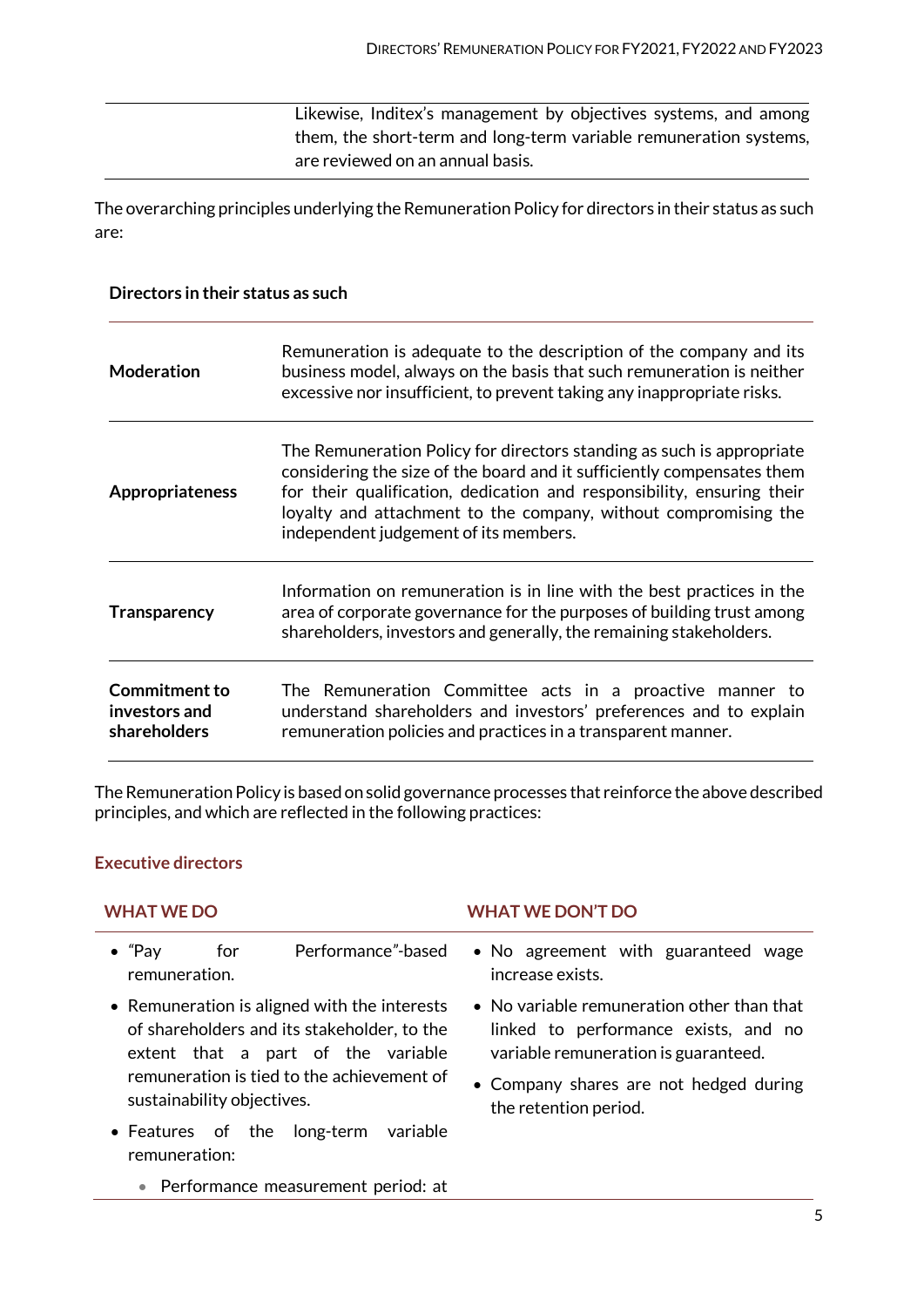least 3 years.

- Mainly share-based.
- Tied to metrics aligned with long-term strategic objectives for Inditex, including sustainability targets. Such objectives are aligned with the sustainable strategy of the Group that considers all stakeholders and allow boosting strategy implementation.
- Share retention for at least one year.
- Malus & clawback provisions are set which apply to any variable remuneration.
- Commitment to retaining while in office a number of shares equivalent to at least 2 years of fixed remuneration.
- Severance pay in case of termination, including compensation for noncompetition, equivalent to the fixed remuneration for 2 years.
- Regularly conduct consultations with institutional shareholders.
- Regularly carry out benchmarking processes.
- Regularly rely on independent external advisors.

#### **Non-executive directors**

• Pay is linked to actual dedication, responsibilities taken and performance of their duties as directors.

#### **WHAT WE DO WHAT WE DON'T DO**

- Their compensation package is not linked to the Pay for Performance principle or their personal performance.
- No delivery of shares as a form of remuneration.
- No severance pay upon termination.
- They are not beneficiaries of any social welfare schemes or any other welfare benefits.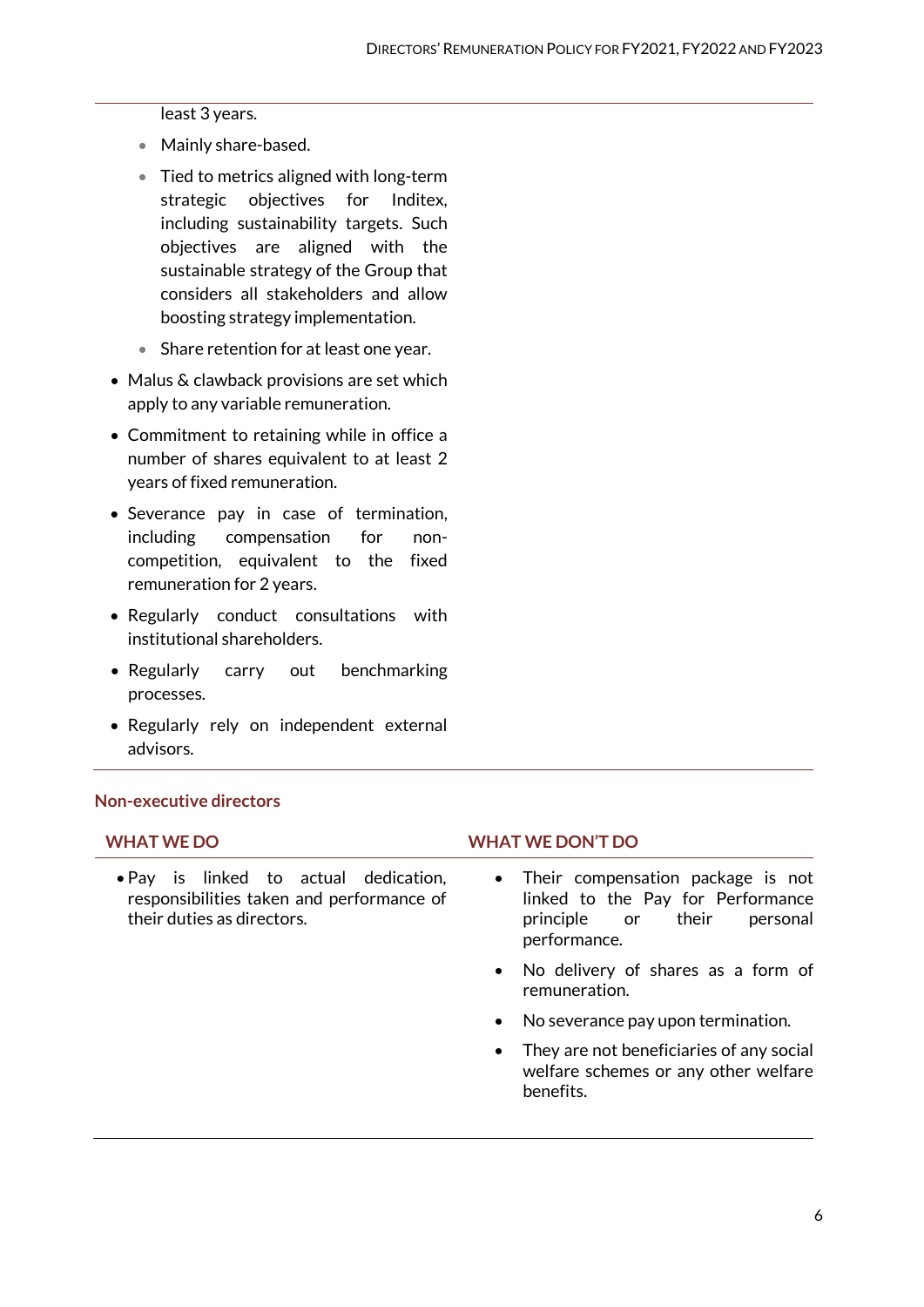# <span id="page-6-0"></span>**2. DEVELOPMENTS**

The Remuneration Policy, as amended, (details of such amendments are explained below), **maintains the fundamental lines** followed in the current remuneration policy, approved at the Annual General Meeting on 13 July 2021 with 98.42% of the votes in favour, and in the former policy, approved at the Annual General Meeting held on 17 July 2018 with 99.38% of votes in favour.

The following rules and principles **are maintained:** 

- **• Increase** ofthe target **annual variable remuneration** of executive directors: from 100% to 120% of their fixed remuneration and increase of the maximum amount from 120% to 125% of target amount.
	- Higher weight is given to variable remuneration, to reinforce the "Pay for Performance" equation.
	- Alignment of Inditex's Remuneration Policy with market practice and recommendations on corporate governance. Market remuneration information for chief executives in companies included in the Stoxx Europe 50 and Dow Jones Titans Retail 30 indexes and in large companies in Ibex-35 index has been considered in the decision-making. The resulting total target remuneration, once the proposed increase is applied, maintains its positioning vs. the market and alignment is enhanced in terms of remuneration mix.
- **•** Possibility of **increasing** the **weight** of **non-financial targets** to which annual and long-term variable remuneration is tied.

Remuneration system is updated to ensure its alignment with **Inditex's environmental and sustainability commitment**.

**• CEO's commitment to share retention** in a number of **shares** with a value equivalent to fixed remuneration for 2 years. The CEO is committed to retaining for at least 3 years net shares up to the above referred limit, which he may receive from any variable remuneration scheme.

This measure is taken to abide by current recommendations on corporate governance.

**•** Certain sections of the Policy are reinforced to meet the requirements set out in Act 5/2021-

The Policy encompasses the following new **developments**:

**• Adjustment** of the **maximum value** of remunerations that the Company may pay on an annual basis to **directors as a whole** in their status as such.

Taking into account that the **position of (non-executive) Chair of the Board of Directors** wil**l**  become a paid position**,** the annual fixed remuneration being set at **€900 thousand a year,** as it was deemed appropriate to align the position with the new duties and responsibilities assumed in the new corporate organizational structure, where the positions of Chair and CEO are separate, the **cap** to the **maximum amount** of remunerations to be paid annually to directors as a whole in their status as such has increased to **€3,380 thousand**, versus previous €2,480 thousand limit.

**•** Determine the **total remuneration package** for the CEO for the performance of his duties as chief executive, taking into account the new corporate organisational structure where the CEO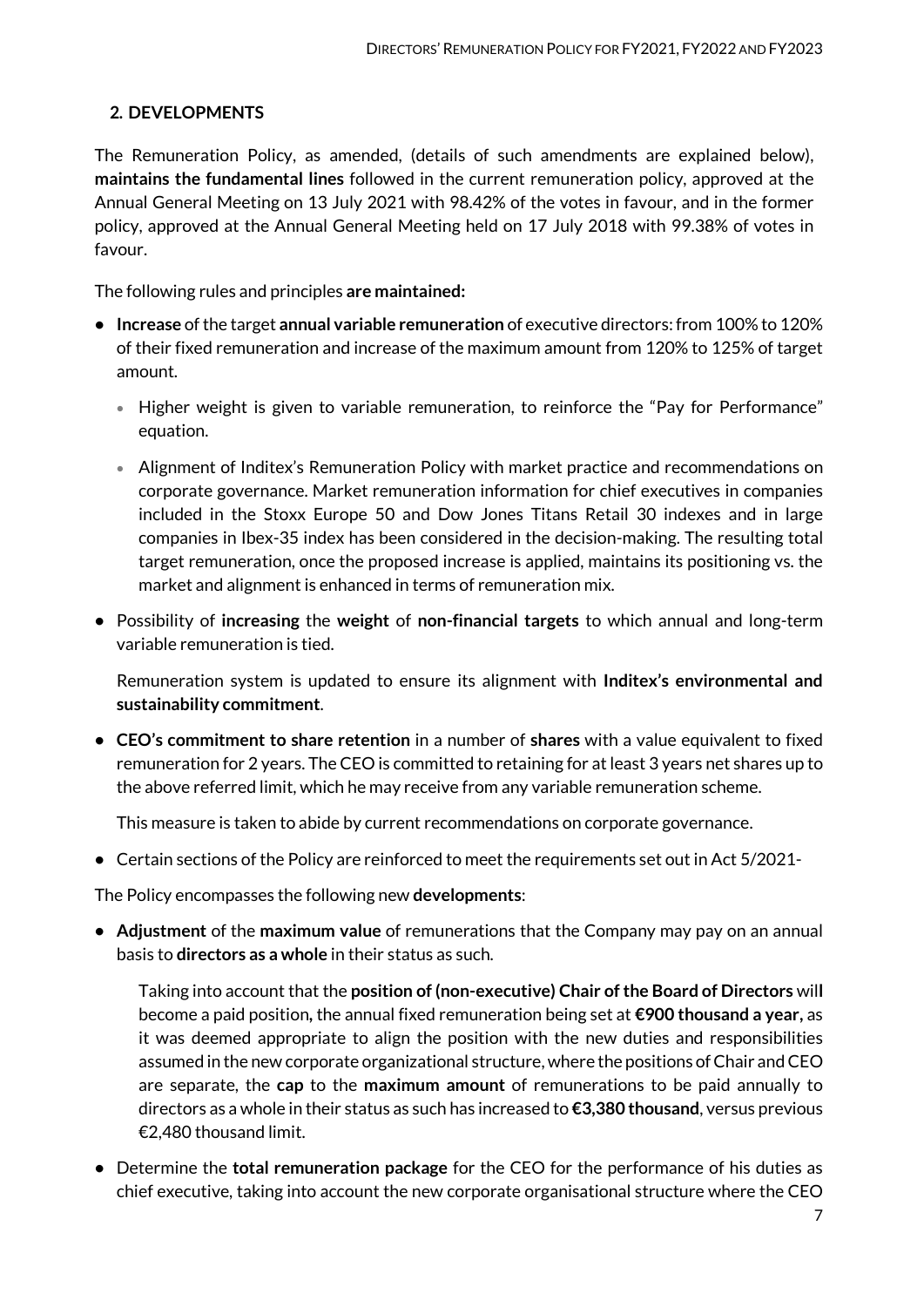is the only director who performs executive functions and the positions of Chair and CEO are separate.

> • In particular, the CEO is entitled to the following remuneration elements: annual fixed remuneration, annual variable remuneration and multi-year variable remuneration, as well as remunerations in kind, in line with the general policy applicable to all the officers of the Company. The CEO does not participate in any long-term savings scheme.

This remuneration package is mainly based on two principles: competitiveness and "Pay for Performance." The remuneration package for the CEO must be competitive, neither excessive nor insufficient, to prevent taking unnecessary risks and considering peer benchmarking. At the same time, the Company must ensure that significant part of the remuneration packaged is tied to variable items which link remuneration with the achievement of financial and non financial results on a year and on multi-years horizon. Thus:

- Fixed remuneration has been reviewed to reflect the duties and responsibilities of the position within the new organizational structure. It will amount to €2,500 thousand a year.

The amount of fixed remuneration will remain unchanged while the Policy is in effect.

The specific amount of the annual variable remuneration (expressed as a percentage of annual fixed remuneration) and the amount of the longterm incentive have remained the same as those set for the CEO in the Remuneration Policy approved at the Annual General Meeting held in 2021.

Based on the foregoing, if the sum of the reviewed fixed remuneration, maximum annual variable remuneration and maximum long-term variable remuneration for a cycle is considered (in accordance with the vesting of the cycle which began in 2021), the total remuneration of the CEO has been reduced by close to 30% compared to that of the former chief executive.

• The terms of the CEO's contract have also been updated.

With regard to severance pay for termination, gross severance pay under certain circumstances is set in an amount equal to the remuneration for 2 years, calculated on the basis of the sum of the CEO's fixed remuneration and annual variable remuneration for the current year.

The compensation of post-contractual non competition obligation is deemed to be included in the severance pay for termination.

In the decision-making process regarding the proposals above described, the feedback received from Inditex's main shareholders in the regular consultation process that the Company carries out, as well as their votes and views on the Annual Reports on Remuneration of Directors have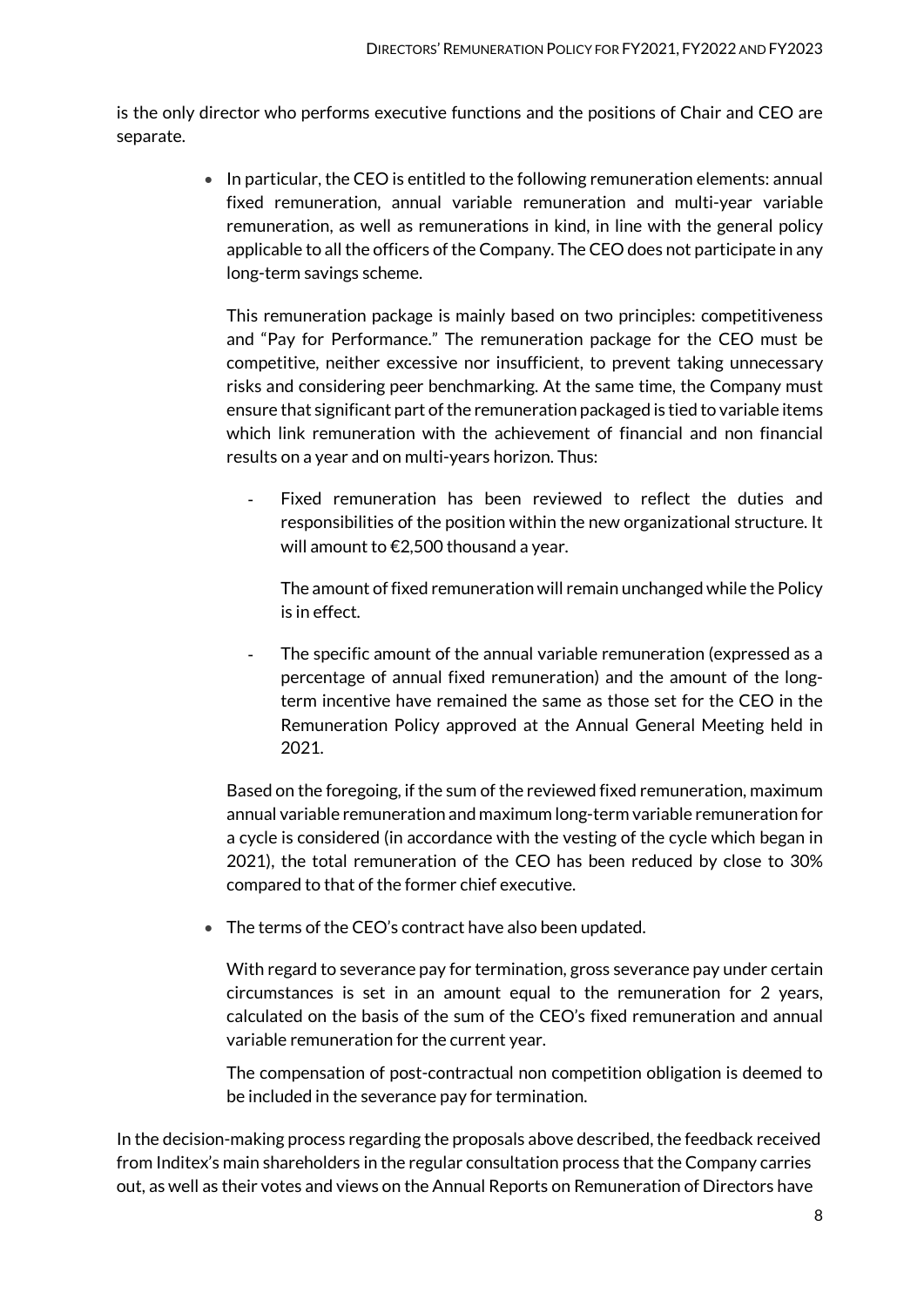been considered.

# <span id="page-8-0"></span>**3. REMUNERATION POLICY FOR EXECUTIVE DIRECTORS**

# <span id="page-8-1"></span>**Remuneration mix**

Executive directors' total remuneration is made up of a fixed element, a short-term or annual variable element and a long-term or multi-year variable element, in cash and/or in shares.

The potential level of remuneration on an annualized basis for the CEO – only director who performs executive functions – in financial year 2022, from the date of approval of the Remuneration Policy, as amended, is shown below, taking into account the different scenarios of achievement of targets, under this Remuneration Policy. Potential performance of the CEO and the assumptions on which is it based are shown below:



1. Remuneration in kind and long-term savings systems excluded, as the total amount is not significant with regard to aggregate remuneration. Executive directors can be paid relevant remuneration for board and committees' membership and dedication to board and committees' meetings.

2. Potential share price variation excluded.

The remuneration mix of the different remuneration scenarios based upon achievement of targets, ensures that the fixed remuneration represents a significant part of total remuneration, for the purposes of preventing taking any unnecessary risks.

Variable remuneration items to compensate executive directors, tied to Group's targets achievement, are flexible enough to allow their shaping, including the possibility of not paying any variable remuneration item under certain circumstances; in such case, fixed remuneration would represent 100% of total remuneration. Under no circumstances is variable remuneration guaranteed.

In a scenario of maximum achievement of targets, the weight of variable or at risk remuneration would be around 74% of total remuneration (understanding as such fixed remuneration, annual variable remuneration and long-term incentive on an annualized basis).

# <span id="page-8-2"></span>**Remuneration items**

Without prejudice to the remuneration that executive directors are entitled to in their status as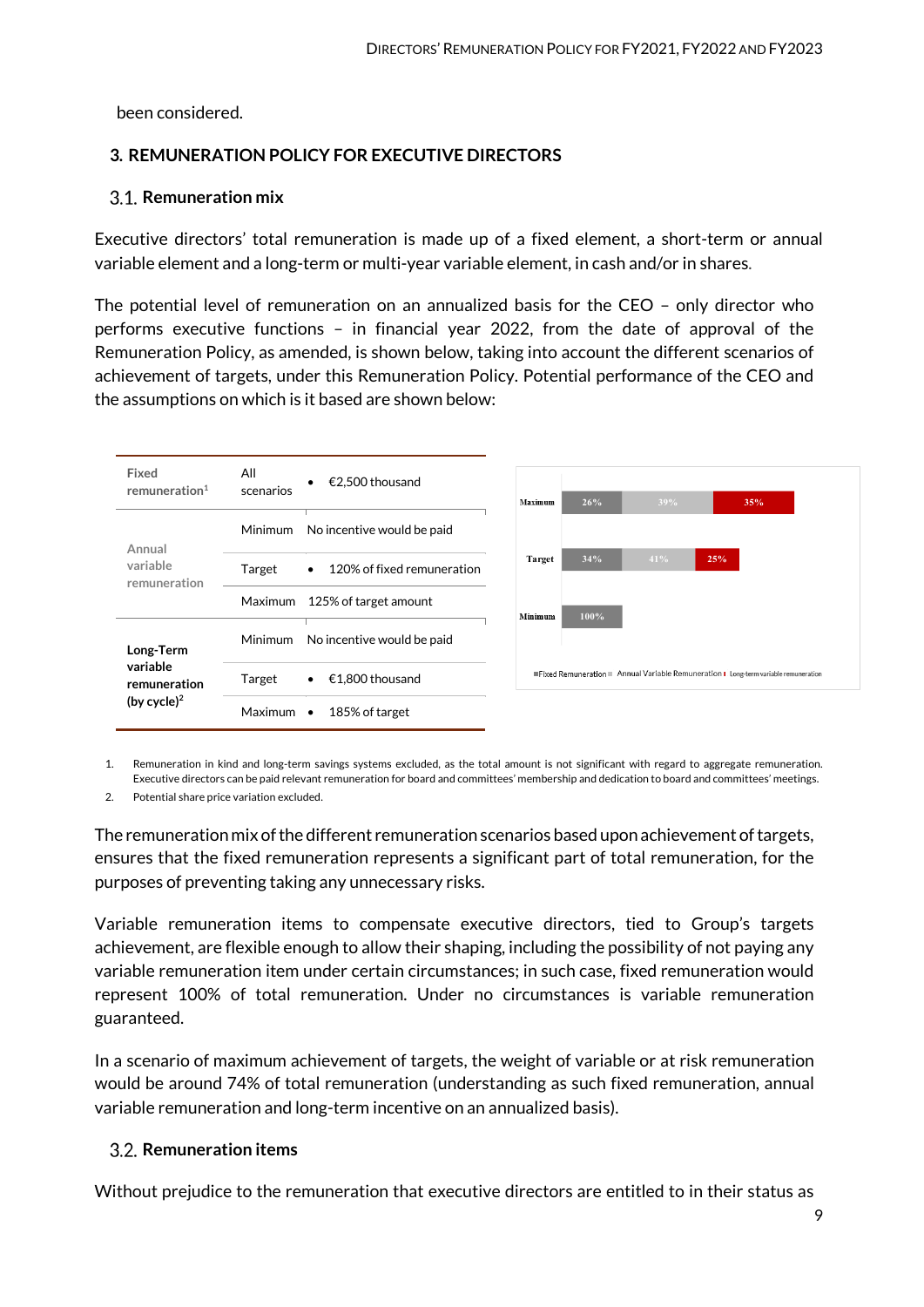directors pursuant to the provisions of section 4 below, the remuneration they may receive for the performance of executive functions comprises a number of items which make up the following remuneration package:

# <span id="page-9-0"></span>**3.2.1. Fixed remuneration**

#### **Purpose**

To attract and retain executive directors who befit the profile required to achieve strategic goals and reward the performance of senior management functions consistently with the responsibility, leadership and personal contribution within the organization.

#### **Amount**

CEO: €2,500 thousand to be paid in 14 instalments.

This fixed remuneration must represent a sufficient part of the total remuneration for the sake of achieving an appropriate balance between the fixed and variable items of the remuneration.

#### **Operation**

The board of directors may, on the proposal and following a substantiated report of the Remuneration Committee, resolve to review fixed remuneration while this Remuneration Policy is in effect. Agreed amendments shall be duly supported based upon the following criteria, without limitation:

- **•** Group's results.
- **•** The evolution of the contribution of both the position and the individual.
- **•** Internal equity: consistent evolution of the remuneration of both the management team and all the employees of the Group.
- **•** The benchmarks for comparable companies.

<span id="page-9-1"></span>No changes to the fixed remuneration of executive directors are expected while the policy is in effect.

#### **3.2.2. Remuneration in kind**

#### **Purpose**

To complete the compensation package and offer a competitive total remuneration, in line with market practices.

#### **Operation**

Executive directors may receive remuneration in kind, in line with the general policy which applies to senior management of the Company, including without limitation, life insurance, medical and dental coverage, or the like, as well as the use of a corporate car.

#### <span id="page-9-2"></span>**3.2.3. Annual variable remuneration**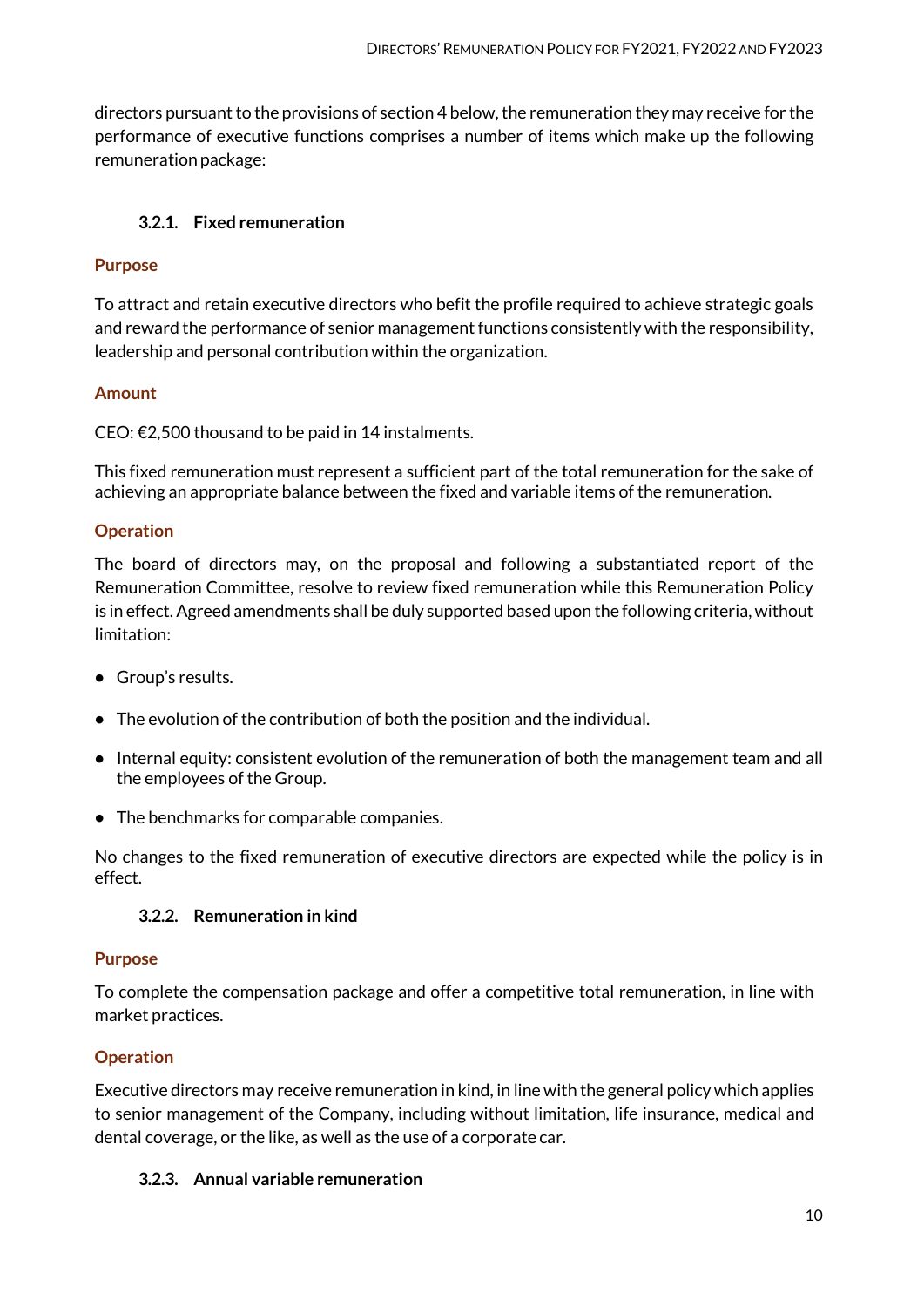# **Purpose**

To boost and reward the achievement of certain annual targets, financial, non-financial and/or individual, consistent with the Group's strategy and aligned with shareholders' interests.

#### **Amount**

- Target: in case of achievement on target of the fixed objectives; it can reach up to 120% of the annual fixed remuneration.
- Maximum: in case of maximum overachievement of the fixed objectives; it can reach up to 125% of the target amount

The level of achievement reached is disclosed every year in the Annual Report on Remuneration of Directors.

#### **Metrics**

Annual variable remuneration is tied to the achievement of annual quantitative and qualitative targets, specific, pre-established and quantifiable, in line with the interest of the Company and consistent with its medium to long-term strategy.

These targets may include metrics which ensure an appropriate balance between financial and operational aspects of corporate management (e.g. sales, contribution margin, EBITDA or return metrics) weighting at least 60% of the aggregate incentive. They may also include non-financial metrics representing at least 30% of the aggregate incentive (e.g., strategic development of the company, progress in corporate social sustainability and environmental sustainability policies, progress in implementation of diversity and compliance programmes, personal performance, etc.,).

#### **Operation**

The Board of Directors shall, on the proposal of the Remuneration Committee, approve the targets at the beginning of each financial year and evaluate the achievement thereof at year end. This evaluation is done based upon the data and the results provided by the Financial Division, the General Counsel's Office –Compliance Office and the Sustainability Department, all of which are first reviewed by the Audit and Compliance Committee and the Sustainability Committee, as the case may be.

Further to such review, the Remuneration Committee draws up a motion on annual variable remuneration which is submitted to the Board of Directors for approval. To draft such motion, the Remuneration Committee also takes into account the quality of results in the long-term, as well as any associated risk.

For the purposes of ensuring that the annual variable remuneration is effectively aligned with the performance of executive directors, any positive or negative economic effects arising from any extraordinary events which might introduce distortions into the results of the evaluation, may be removed upon determining the level of achievement of financial objectives.

A performance scale is associated, where reasonably possible, to financial and non-financial targets. Such scale, fixed at the beginning of each financial year, includes a minimum threshold below which no incentive is paid, a target level, which corresponds to the standard level of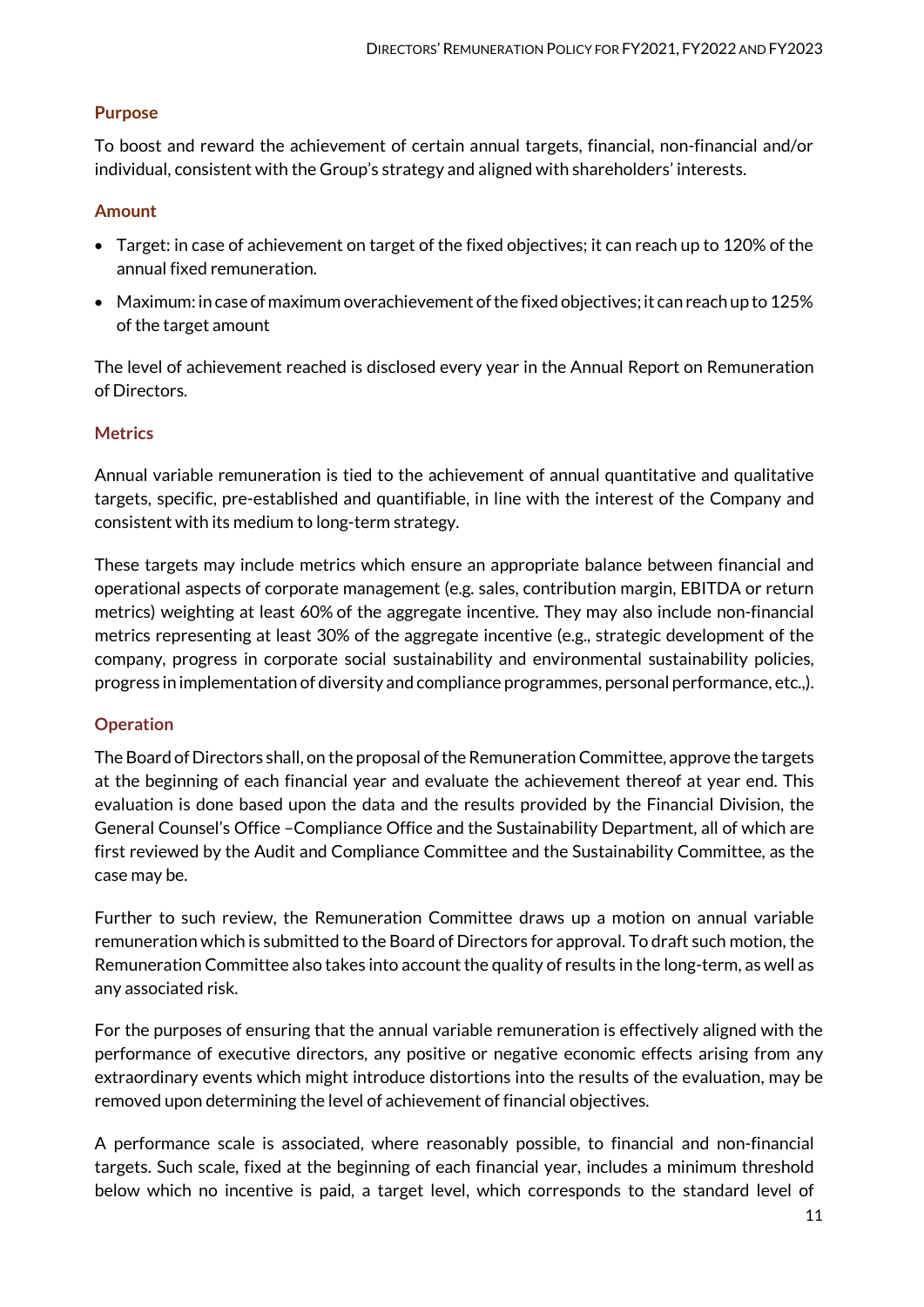achievement of objectives, and a maximum level of achievement, above which the incentive is not increased. Each metric is associated a specific performance scale, determined and calibrated in accordance with the variability of each of them and the target's level of requirement. In this regard, scales may have different slopes (i.e. relationship between level of achievement and level of payment). Additionally, different levels of reward between minimum and on target level, and between on target and maximum level of achievement, may be included in the scale regarding the same objective.

The actual level of achievement reached is reported every year in the relevant Annual Report on Remuneration of Directors.

Annual variable remuneration may be paid in cash and/or include award of shares, net of applicable taxes, or share-based financial instruments.

The terms of the annual variable remuneration system for executive directors, including the structure, maximum levels of remuneration, objectives established and the weight of each of them, are reviewed every year by the Remuneration Committee, considering the Company's strategy, its needs and the business status, and the recommendations and best practices in the market in the field of remuneration. Such terms are submitted to the Board of Directors for approval.

# <span id="page-11-0"></span>**3.2.4. Long-term variable remuneration**

# **Purpose**

To drive the achievement of the Group's strategic priorities in the long-term, sustainability of business results over time and sustainable value creation for shareholders. In addition, to offer a competitive remuneration package that contributes to retain key profiles within the organization.

# **Amount**

Maximum for each cycle: up to 225% of annual fixed remuneration. Reached in the event of overachievement of pre-established targets.

# **Metrics**

Long-term variable remuneration is tied to the achievement of a combination of quantitative and qualitative targets, specific, pre-established and quantifiable, in line with the interest of the Company and consistent with its medium to long-term strategy.

These targets may include metrics which ensure an appropriate balance between financial and operational aspects of corporate management (e.g. sales, EBITDA, profit before taxes ("PBT") and metrics of shareholders value creation (e.g. total shareholder return ("TSR"). Such metrics will weight at least 60% on the aggregate incentive. They may also include non-financial metrics (e.g., environmental sustainability or good corporate governance).

Some of such metrics may be relatively measured against a benchmark group of peer companies.

# **Operation**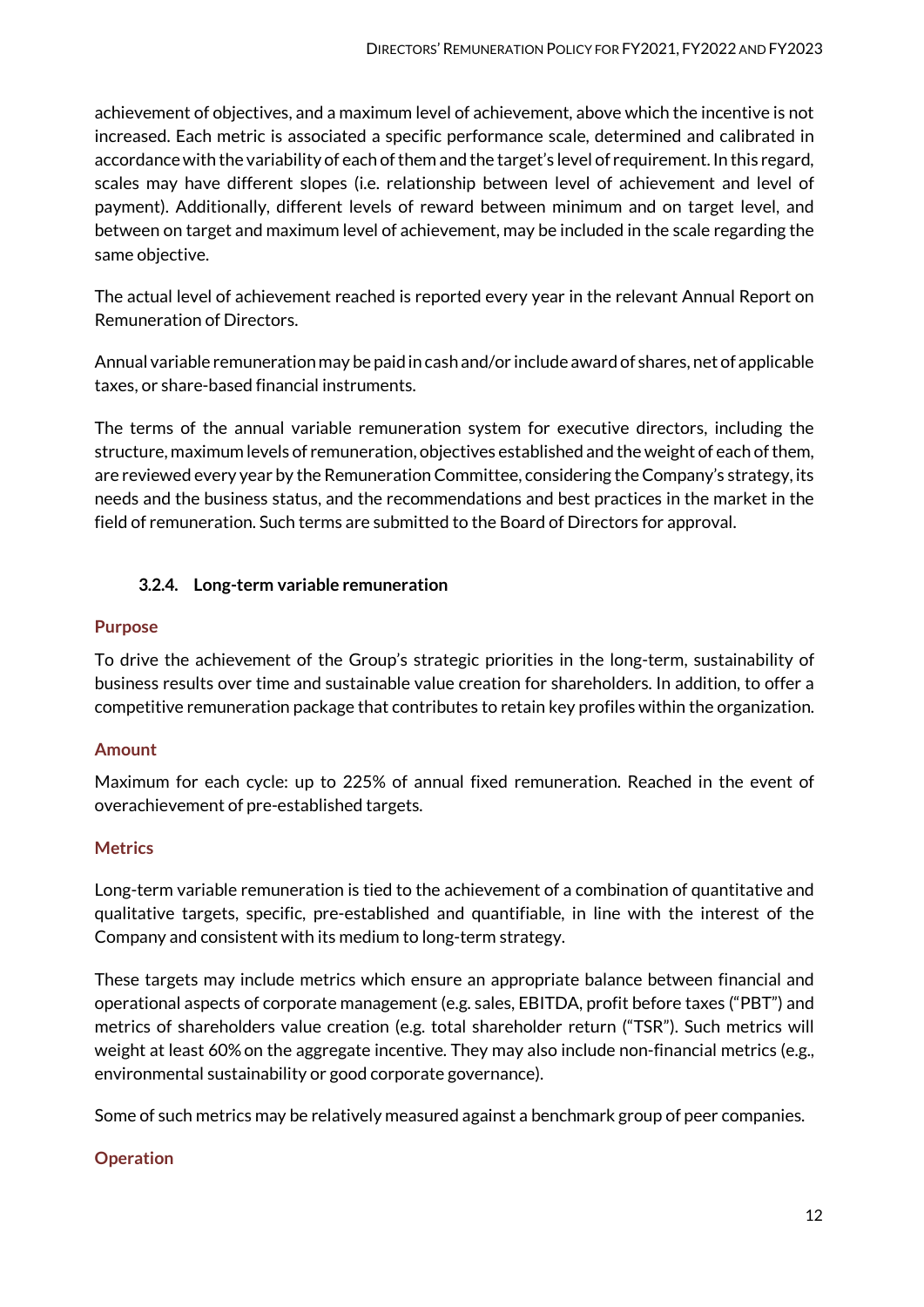The relevant incentive may be paid in cash and/or include the award of shares, share options or remuneration rights linked to the value of shares, provided that the targets established are achieved. Shares stemming from the plan are delivered net of applicable taxes, and they shall be retained for at least one year.

Performance measurement period will be at least 3 years.

The board of directors shall, on the proposal of the Remuneration Committee, approve the targets at the beginning of each cycle, in addition to the performance scale determined for each metric, to calculate the payout percentage for each level of target achievement. The performance scale will include a minimum threshold below which no incentive is paid, and a level of overachievement, where maximum incentive is paid.

The Committee will follow-up on the targets on an annual basis. Upon expiry of each cycle, it will evaluate the level of achievement thereof, based upon the information and results provided by the Financial Division, the General Counsel's Office –Compliance Office, the Corporate Development Department and the Sustainability Department, all of which are first reviewed by the Audit and Compliance Committee and the Sustainability Committee, as the case may be.

Further to such review, the Remuneration Committee draws up a motion on variable remuneration which is submitted to the Board of Directors for approval. To draft such motion on variable remuneration, the Remuneration Committee also takes into account the quality of results in the long-term, as well as any associated risk.

Any positive or negative economic effects arising from any extraordinary events which might introduce distortions into the results of the evaluation, may be removed upon determining the level of achievement of objectives.

<span id="page-12-0"></span>The level of achievement reached is reported on an annual basis in the Annual Report on Remuneration of Directors.

# **3.2.5. Terms of former policies that remain in effect**

The CEO is a beneficiary of the second cycle (2020-2023) of the 219-2023 Long-Term Incentive Plan approved by the Board of Directors, on the proposal of the Remuneration Committee, and at the Annual General Meeting held on 16 July 2019, pursuant to section 219 LSC and article 31 of the Articles of Association.

The main terms of such second cycle are reported in the Annual Reports on Remuneration of Directors for financial years 2020 and 2021, published by CNMV and also available on Inditex's corporate website.

# <span id="page-12-1"></span>**Control on variable remuneration (malus & clawback)**

Clawback provisions are included in the agreements entered into with the CEO, to claim the refund of variable items of the remuneration when such items have been paid on the basis of information clearly later shown to be inaccurate.

In this regard, should (i) any event or circumstance occur that would result in the negative change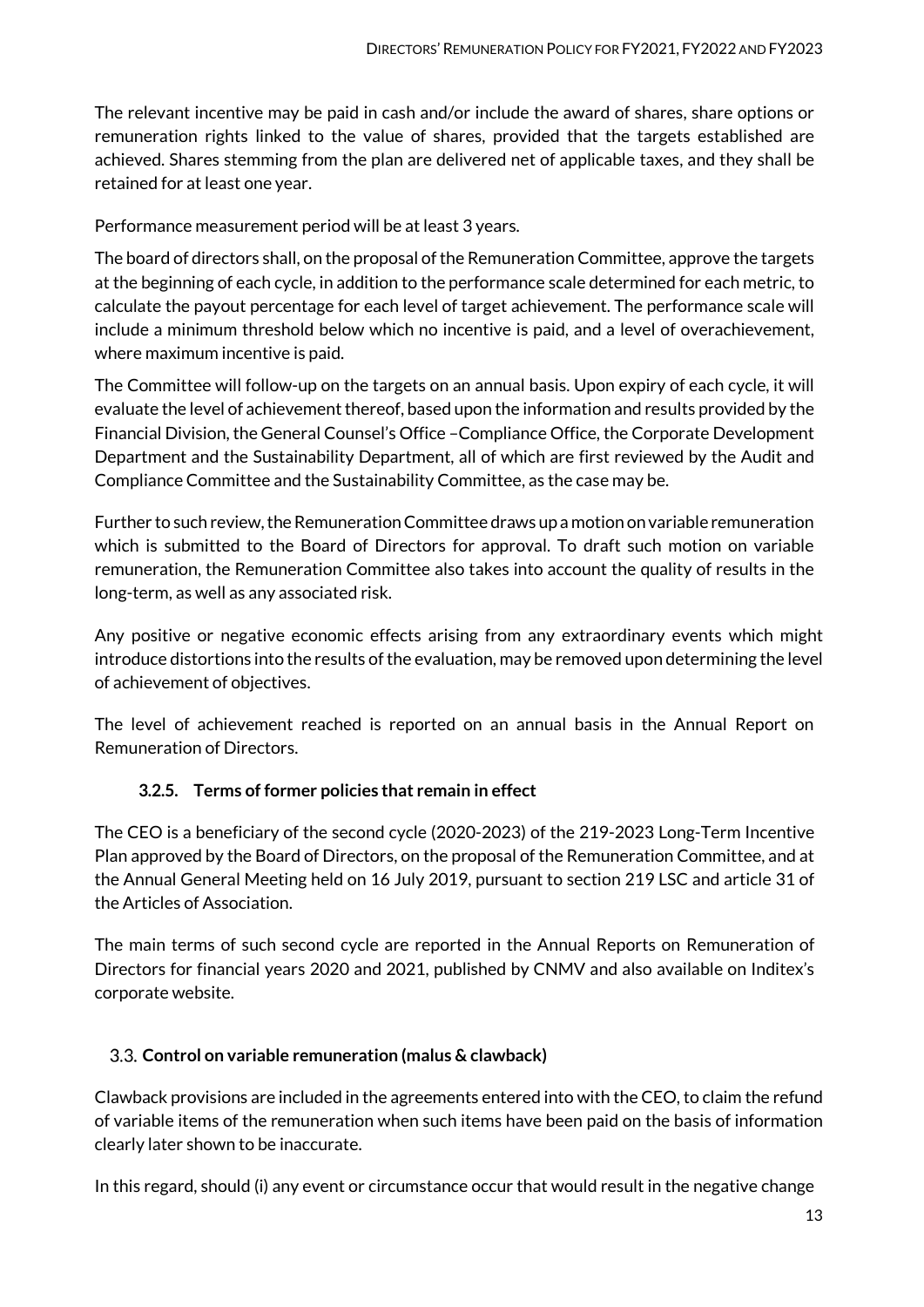or variation, in final terms, of the financial statements, results, economic data, performance data or otherwise, upon which the accrual and payment to the executive directors of any amount in terms of variable remuneration would have been based, and (ii) should such change or variation determine that, if they had become known at the date of accrual or payment, the executive directors would have received a lesser amount than the one initially paid, the board of directors may, on the proposal of the Remuneration Committee, claim from executive directors (whether or not still linked to the Company at the time of the claim) clawback, in full or in part, of any excess paid, and they will be bound to refund it.

Likewise, with regard to the 2019-2023 Long-term Incentive Plan, as well as any outstanding variable remuneration while the Remuneration Policy is in effect, the Company may cancel before payment and/or claim refund of the incentive paid, in full or in part, in the event that any of the following unforeseen circumstances would occur during (i) the period immediately before consolidation, or (ii) the 2 years following settlement of the incentive on account of proceedings carried out during each cycle, as the case may be:

- Losses in the Group (negative PBT) in the 2 years after the expiry of each cycle, attributable to management decisions made in the performance period of each cycle;
- Material restatement of the Group's financial statements, when so considered by the external auditors and when this is to the detriment of the Company, except where this is appropriate pursuant to a change in accounting standards;
- $\bullet$  (iii) serious breach of the internal regulations on the part of executive directors, as accredited by the Committee of Ethics.

# <span id="page-13-0"></span>**Shares retention**

Executive directors must maintain in their personal wealth, while they remain in office, a number of shares in a value equivalent to at least 2 years of fixed remuneration.

Executive directors must retain, at least for 3 years, net shares that they may receive, if appropriate, from any variable remuneration scheme, for as long as they do not become the holder of a number of shares in a value equivalent to at least 2 years of fixed remuneration.

# <span id="page-13-1"></span>**Contractual terms**

The contracts entered into with executive directors must govern the performance of the duties and responsibilities inherent in the office, be of a commercial nature, and include such clauses that in practice are usually included in this kind of contracts. The contract shall be approved by the Board of Directors of the Company, on the proposal of the Remuneration Committee, by a majority of two thirds of the votes on the board of directors, and with the abstention of the affected executive director.

The current contract entered into with the CEO which governs the performance of his duties and responsibilities was approved by the Board of Directors of the Company, on the proposal of the Remuneration Committee, as stated above.

The main terms of the contracts entered into with the CEO are summarized below: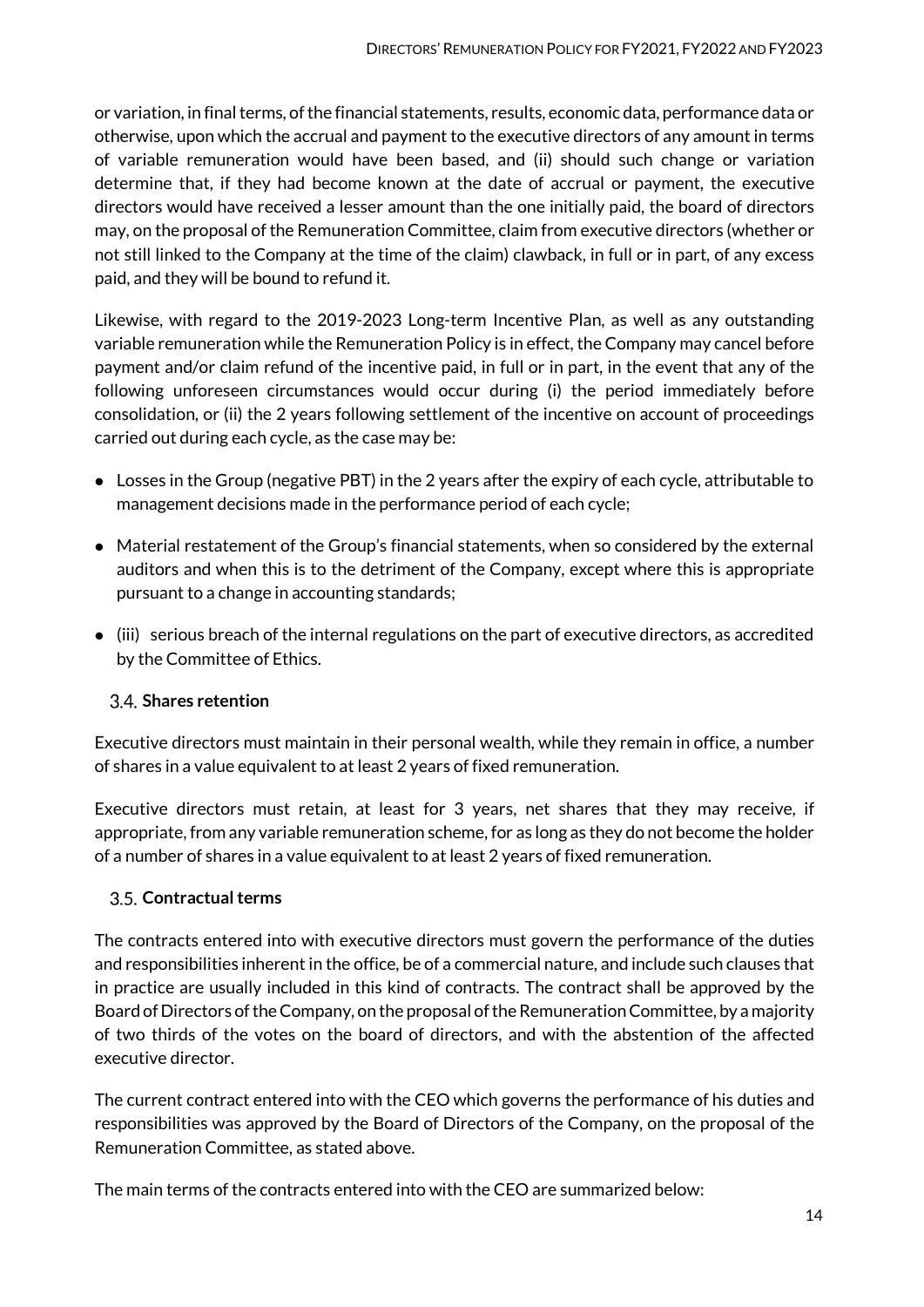| <b>Element</b>                                                                                      | <b>Description</b>                                                                                                                                                                                                                                                                                                                                                                                                                                                                                                                                                                                                                                                                                                                                                                                                                                                                                                                                                                                                                                                                                                                                                                                                                                                                       |
|-----------------------------------------------------------------------------------------------------|------------------------------------------------------------------------------------------------------------------------------------------------------------------------------------------------------------------------------------------------------------------------------------------------------------------------------------------------------------------------------------------------------------------------------------------------------------------------------------------------------------------------------------------------------------------------------------------------------------------------------------------------------------------------------------------------------------------------------------------------------------------------------------------------------------------------------------------------------------------------------------------------------------------------------------------------------------------------------------------------------------------------------------------------------------------------------------------------------------------------------------------------------------------------------------------------------------------------------------------------------------------------------------------|
| Term                                                                                                | The contact executed with the CEO is for an indefinite period.                                                                                                                                                                                                                                                                                                                                                                                                                                                                                                                                                                                                                                                                                                                                                                                                                                                                                                                                                                                                                                                                                                                                                                                                                           |
| Notice period                                                                                       | Both in case of termination of the contract on account of certain grounds<br>attributable to Inditex, or on account of voluntary resignation of the<br>executive director notice shall be given at least three months in advance.<br>Such notice may be replaced with an amount equivalent to the fixed<br>remuneration of the non-observed term of notice.                                                                                                                                                                                                                                                                                                                                                                                                                                                                                                                                                                                                                                                                                                                                                                                                                                                                                                                              |
| Severance or<br>Golden                                                                              | The CEO shall be entitled to receive gross severance pay in an amount<br>equal to the remuneration for 2 years, calculated on the basis of the sum<br>parachute clause of his fixed remuneration and annual variable remuneration for the<br>current year, where the contract is terminated by unilateral decision of<br>the Company, and/or in case of resignation tendered by the CEO under<br>certain premises (among which is the succession in the company or a<br>change in control in the Company that affects more than 50% of the share<br>capital or of the voting rights, provided that a significant renewal of the<br>governing bodies of the Company or a change in the contents or purpose<br>of the main business activity of the Company takes place at the same time,<br>if such request for termination takes place within six months of the<br>occurrence of such succession or change. For such purposes, no<br>succession or change in control shall be deemed to have taken place in the<br>event of direct or indirect family succession in the ownership of the<br>Company).                                                                                                                                                                                    |
| <b>Agreements on</b><br>exclusivity and<br>non-competition<br>after<br>termination of a<br>contract | For as long as he is contractually engaged with Inditex, the CEO shall<br>perform senior management duties exclusively for the Company and the<br>Inditex Group, and he shall refrain from working either directly or<br>indirectly for any third parties, or for his own account, even though the<br>activities he may carry out would not compete with the business activities<br>of the Group. This provision does not apply to the office of non-executive<br>director on the board of other companies which do not compete with<br>Inditex, subject to the restrictions set out in the Board of Directors'<br>Regulations.<br>With regard to the terms and conditions of his contract, compensation for<br>the non-compete obligation is deemed to be included in severance pay for<br>termination.<br>With regard to the post-contractual non-compete agreement and as<br>regards all members of the Board of Directors, irrespective of the<br>directorship type, section 24.3 of the Board of Directors' Regulations<br>provides that "the director who ends his/her mandate or for any other cause<br>should cease to hold his/her office may not render service in another entity<br>whose corporate objects are similar to that of the company for a period of two<br>years". |

# <span id="page-14-0"></span>**4. REMUNERATION POLICY FOR DIRECTORS IN THEIR STATUS AS SUCH**

Pursuant to the Company's Articles of Association, directors' remuneration shall consist of an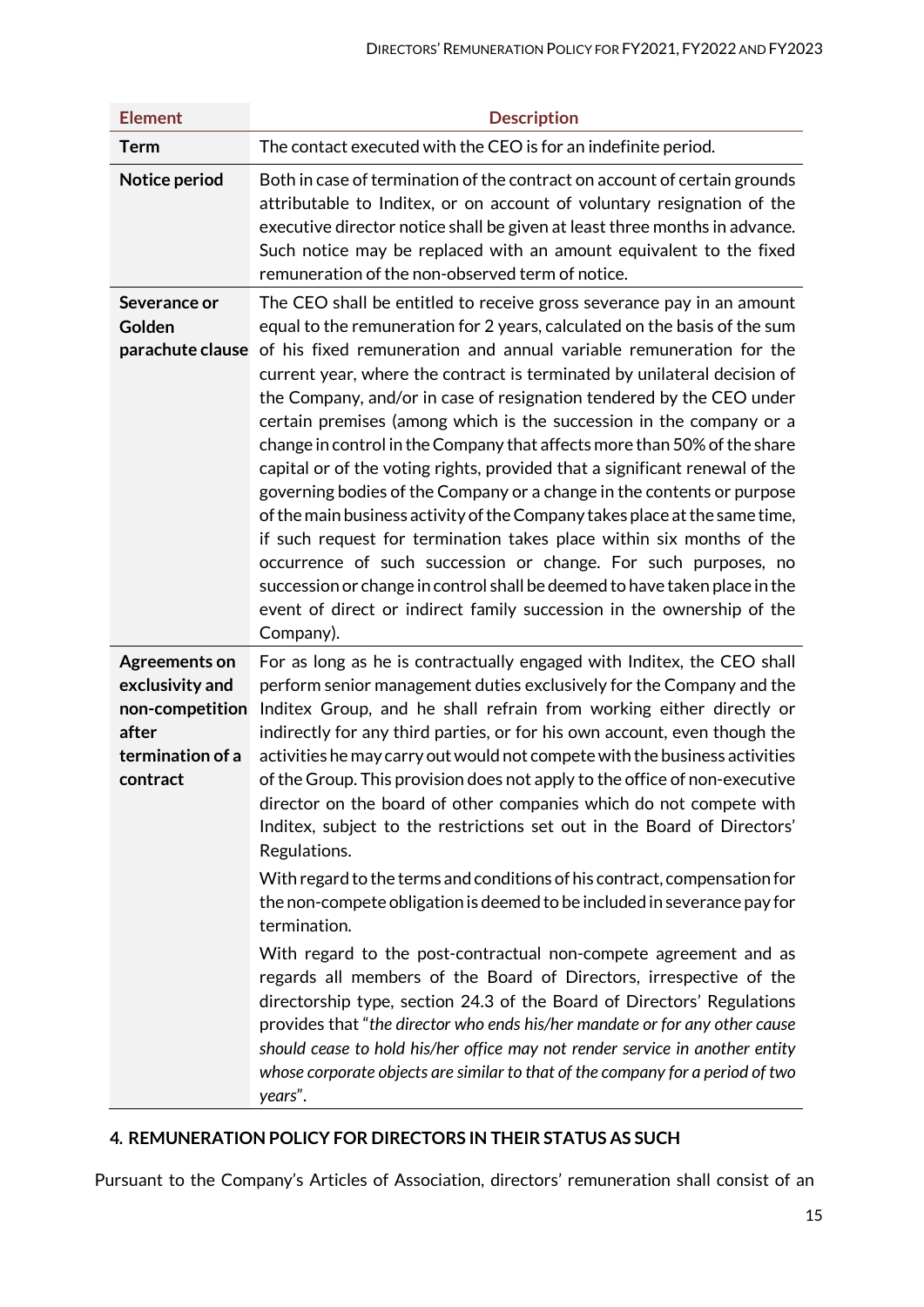annual fixed remuneration for each director, the amount of which shall be determined by the Annual General Meeting for each financial year, or which will be valid for the number of years that the General Meeting would establish.

This system means that the General Meeting of Shareholders is recognized as the supreme and sovereign body of expression of the will of the Company, namely in the area of remuneration, and ensures the maximum transparency of such remuneration. This entails that, while the Remuneration Policy is in effect, any change to the remuneration of directors standing as such shall be approved at the Annual General Meeting

Below is a breakdown of the items which make up the annual fixed remuneration that directors can receive in their status as such, as well as the relevant amounts under the current Directors' Remuneration Policy. Pursuant to section 217 LSC and article 31 of the Articles of Association, such items and amounts will be submitted to the 2022 Annual General Meeting, for approval.

| ltem                                                           | <b>Annual amount</b> |
|----------------------------------------------------------------|----------------------|
| Remuneration for board membership                              | €100,000             |
| Additional remuneration of the Chair of the board              | €900,000             |
| Additional remuneration of the Deputy Chairman of the<br>board | €80,000              |
| Additional remuneration for membership on board<br>committees  | €50,000              |
| Additional remuneration for chairing board committees          | €50,000              |

All such amounts are independent and fully compatible.

Except for the remuneration of the executive directors for the performance of their executive functions, the amounts shown above represent the only remuneration paid to directors of the Company for their membership on the Board of Directors of Inditex or of any Group company. No per diem allowances are paid for attendance at board or committees' meetings, and no remuneration exists on the grounds of profit-sharing schemes or bonus, nor remuneration systems or pension plans which include variable remuneration, nor any severance pay for termination of their relationship with the Company, or any other grounds for the performance of executive functions. The foregoing shall be understood without prejudice to the refund to the directors of any reasonable traveling and accommodation fees incurred upon attending board meetings or the meetings of such committees where they sit.

On the other hand, Inditex has taken out a D&O liability insurance policy for the directors, officers and staff members with similar duties at theCompany.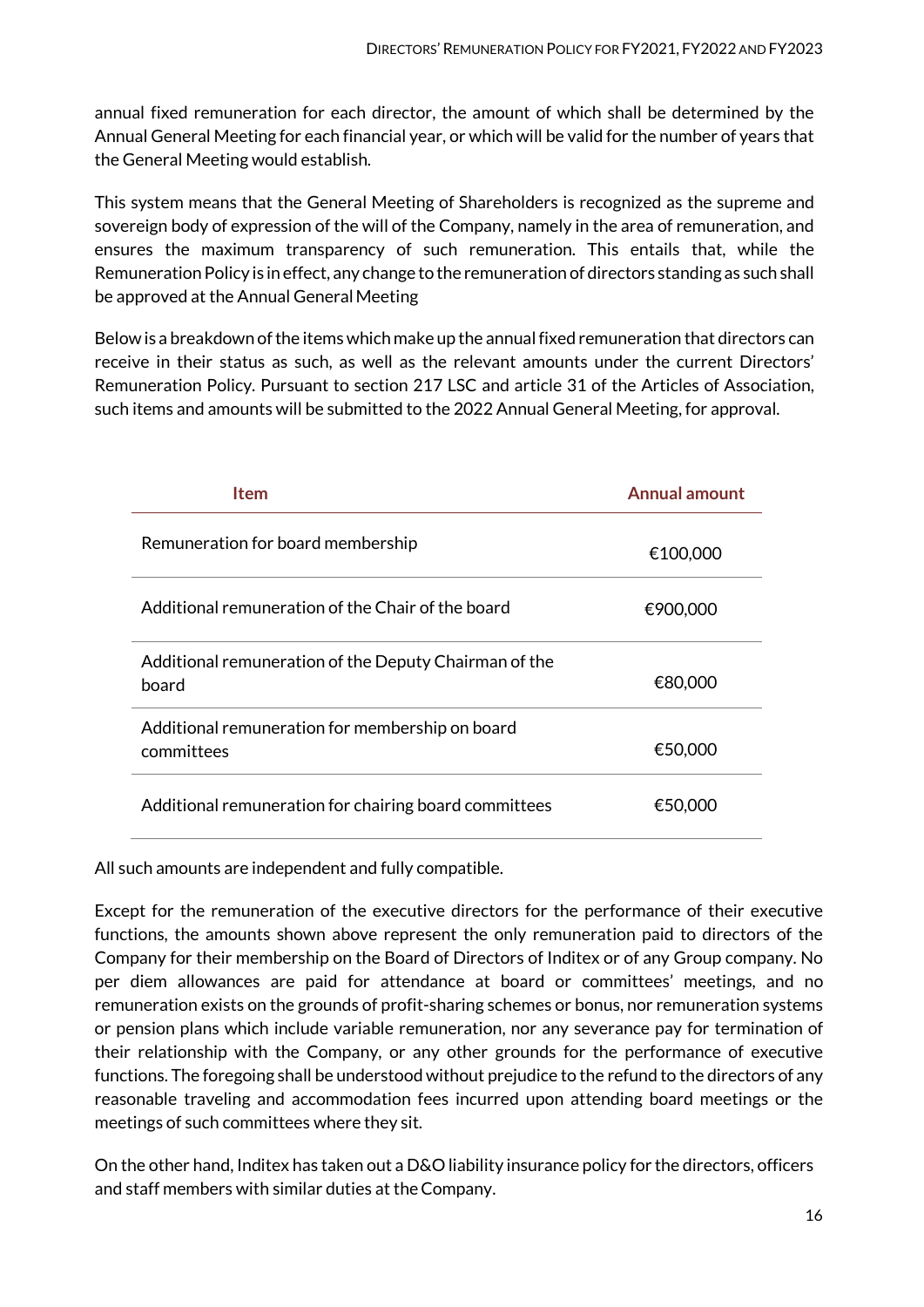Based on the current composition of the board, the amount of annual remuneration to be paid by the Company to the directors as a whole in their status as such, stands at  $\epsilon$ 3,380 thousand.

Within the limit set by the Annual General Meeting, the Board of Directors shall be responsible for determining, on the proposal of the Remuneration Committee, the method and time of payment of such amounts.

The maximum amount referred to in this section shall apply for as long as this Remuneration Policy is in effect, unless the Annual General Meeting resolves to amend it in the future.

# <span id="page-16-0"></span>**5. REMUNERATION POLICY FOR NEW DIRECTORS**

The remuneration system for executive directors described above shall apply to any new director that may be appointed to perform executive functions while this Policy is in effect. For such purposes, the Remuneration Committee and the Board of Directors will specifically take into consideration the duties assigned, the responsibilities undertaken, their professional experience, market remuneration for such position and any other thing they may deem appropriate to consider in order to determine the applicable items and amounts of the remuneration system, as the case may be, for the new executive director, which will be duly stated in the relevant contract to be entered into by the Company with such new executive director.

As an exception, in order to assist in the recruitment of an external candidate, the Remuneration Committee could propose to the board of directors, for it to make a decision in this regard, that a special bonus be determined, in order to compensate the prospective candidate for the loss of incentives not received from their former company due to their resignation and acceptance of Inditex offer. The Committee will try, if appropriate, to show the type, time and value of the incentives the candidate has waived.

For internal promotions, the Committee may cancel and/or compensate any pre-existing incentives and other obligations that could be in force at the time of appointment.

In the event that new non-executive members join the Board of Directors while this Policy is in effect, the remuneration system described in section 4 above shall apply to them. Where a nonexecutive director is appointed and assigned a different function and responsibilities, their remuneration will be measured and fixed based upon comparable profiles in companies of similar size and complexity.

# <span id="page-16-1"></span>**6. DECISION-MAKING PROCESS RELATING TO DEFINITION, REVIEW AND ENFORCEMENT OF THE REMUNERATION POLICY**

#### <span id="page-16-2"></span>**Decision-making governing bodies with a say on the Policy**

Below is a description of the procedures and governing bodies involved in determining and approving the Remuneration Policy and its terms and conditions.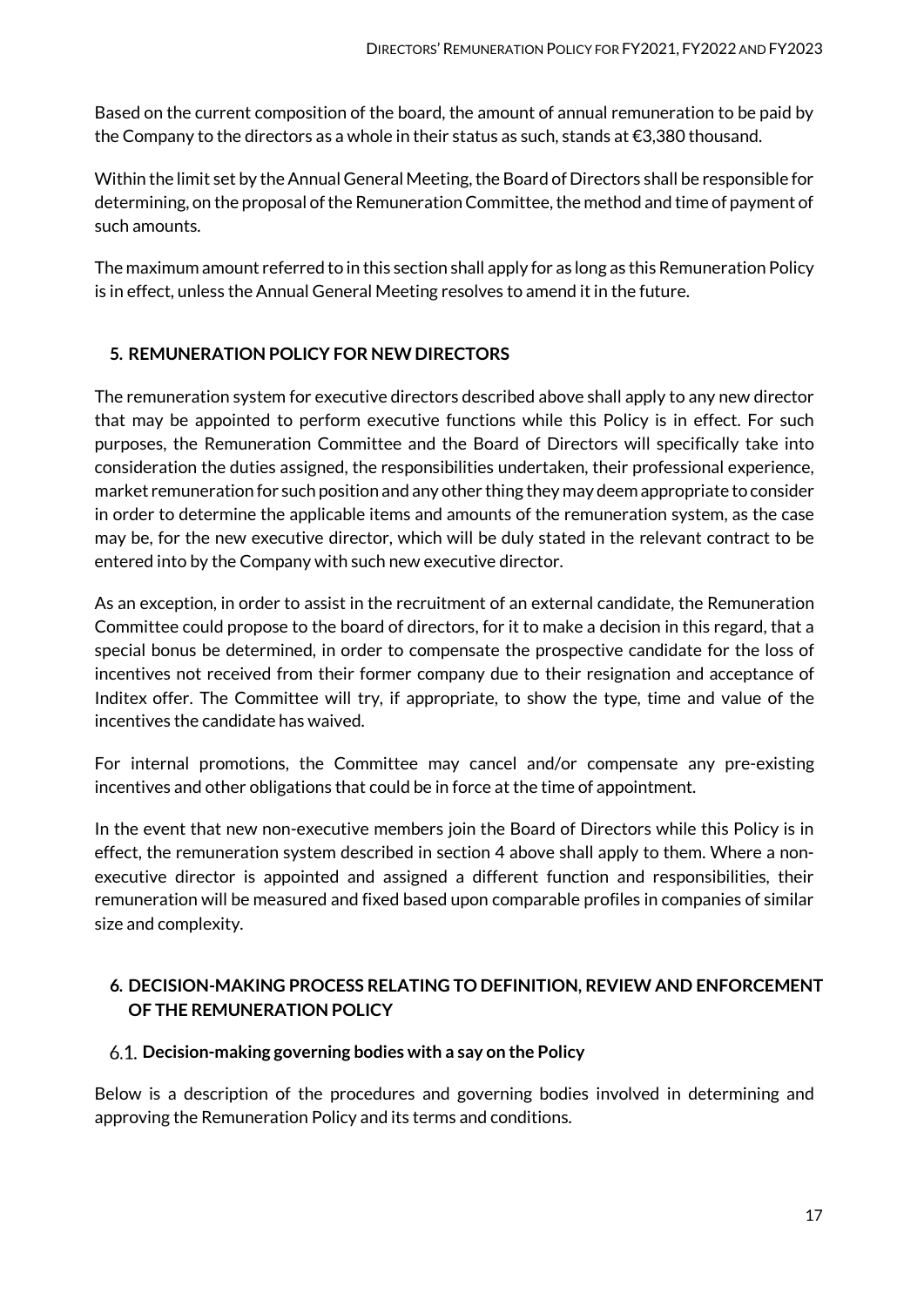#### **1. General Meeting of Shareholders**

Pursuant to sections 2017, 219, 529*septdecies* and 529*novodecies* LSC, the General Meeting of Shareholders shall be responsible for:

- Approving the Directors' Remuneration Policy at least every three years.
- Determining the maximum amount of the annual remuneration to be paid to all directors in their status as such.
- Approving as a separate item, incentive plans entailing the award of shares or share-based financial instruments, or any remuneration system linked to share value.

# **2. Board of Directors**

Pursuant to the provisions of sections 249 and 249*bis* LSC, the Board of Directors shall have the following powers which are non-delegable:

- Decisions relating to remuneration of directors within the scope of the Articles of Association and of the remuneration policy approved by the General Meeting of Shareholders.
- The approval of the contracts entered into with executive directors including, without limitation, the remuneration items they may be entitled to for the performance of executive functions, including the potential severance pay as a result of early termination, and the amounts to be paid by the Company as insurance premiums or contributions to savings systems.

#### **3. Remuneration Committee**

It plays the main role regarding the determination, enforcement and review of the Remuneration Policy.

Pursuant to the provisions of the Board of Directors' Regulations, the Remuneration Committee's Regulations, and the Directors' Remuneration Policy, below is a summary of the duties the Committee is entrusted with regarding determination, enforcement, review and transparency of the Remuneration Policy:

- a) Determination of the Remuneration Policy:
- To propose to the Board of Directors the Directors' Remuneration Policy as well as the regular review and update thereof.
- To propose to the Board of Directors the system and value of the annual remuneration of directors, to be submitted to the Annual General Meeting.
- To propose to the Board of Directors for approval, the individual remuneration of executive directors and the remaining basic terms and conditions of their contracts, including any potential severance pay or indemnity which may be payable in the event of termination of the contract by unilateral decision of the Company and the amounts to be paid by the Company as insurance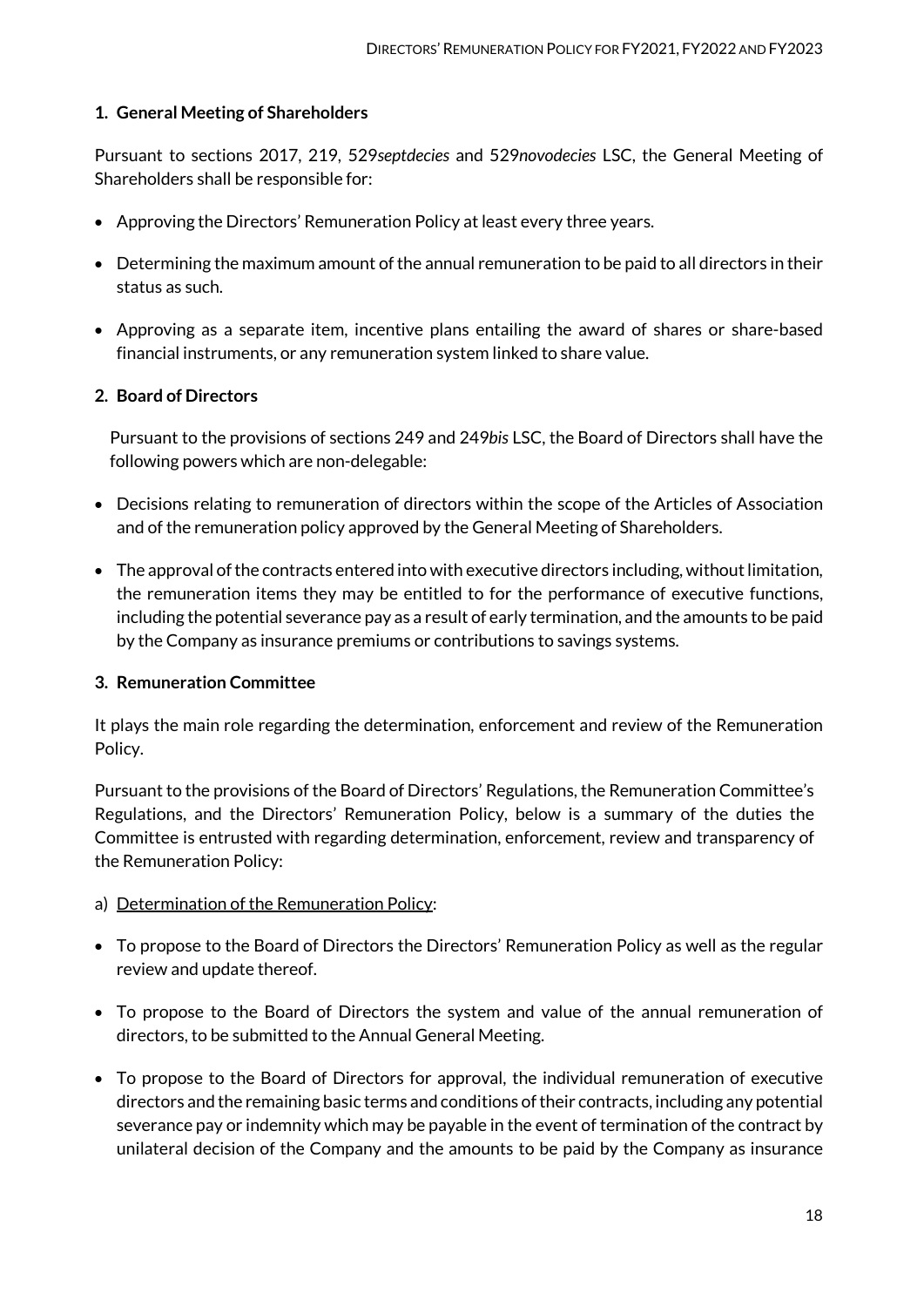premiums or contributions to savings schemes, pursuant to the provisions of the internal regulations of the Company and of the directors' remuneration policy from time to time in force.

- b) Enforcement of the Remuneration Policy:
- To propose to the Board of Directors at the beginning of each year the targets to which the annual variable remuneration is tied and evaluate the achievement thereof at the end of the year. Further to such evaluation, the Remuneration Committee drafts a motion on annual variable remuneration that is submitted to the Board of Directors for approval.
- To propose to the Board of Directors the targets of each performance cycle of long-term variable remuneration, within the limits set in the relevant resolutions passed by the Annual General Meeting. The Remuneration Committee carries out an annual evaluation and an overall evaluation upon expiry of each cycle, of the level of achievement reached for each target, considering the information provided by the Company, and proposes to the Board of Directors for approval, the levels of incentive associated to achievement, based upon the performance scales set, and extraordinary factors, as the case may be, which may have occurred during the measurement period of the objectives of the plan in question.
- The evaluation of targets and the level of achievement thereof to which long-term annual variable remuneration is linked, is based upon the information and results provided by the Financial Division, the General Counsel's Office –Compliance Office, the Corporate Development Department and the Sustainability Department, all of which are first reviewed by the Audit and Compliance Committee and the Sustainability Committee, as the case may be. Considering the foregoing, the Remuneration Committee drafts a motion on annual variable remuneration which is submitted to the Board of Directors for approval. In the proposal on variable remuneration, the Remuneration Committee also considers the quality of results in the long- term as well as any risk associated thereto.
- To propose to the Board of Directors the cancellation of payment or, where appropriate, the refund (clawback) of the variable items of the remuneration of executive directors based on results, when these items have been paid on the basis of information clearly shown later to be inaccurate, as well as, where appropriate, filing claims or any other applicable measures.
- To regularly review the terms and conditions of the agreements entered into with executive directors, ensuring that they are consistent with current remuneration policies.
- c) Review of the Remuneration Policy:
- To regularly review the Directors' Remuneration Policy, including share-based remuneration systems and the application thereof, verifying that it is consistent with the specific circumstances of the Company, and aligned with its strategy, in the short, mid and long-term, and with market conditions, considering whether it contributes to building sustainable value, and to ensuring an appropriate risk control and management.
- d) Transparency of the Remuneration Policy: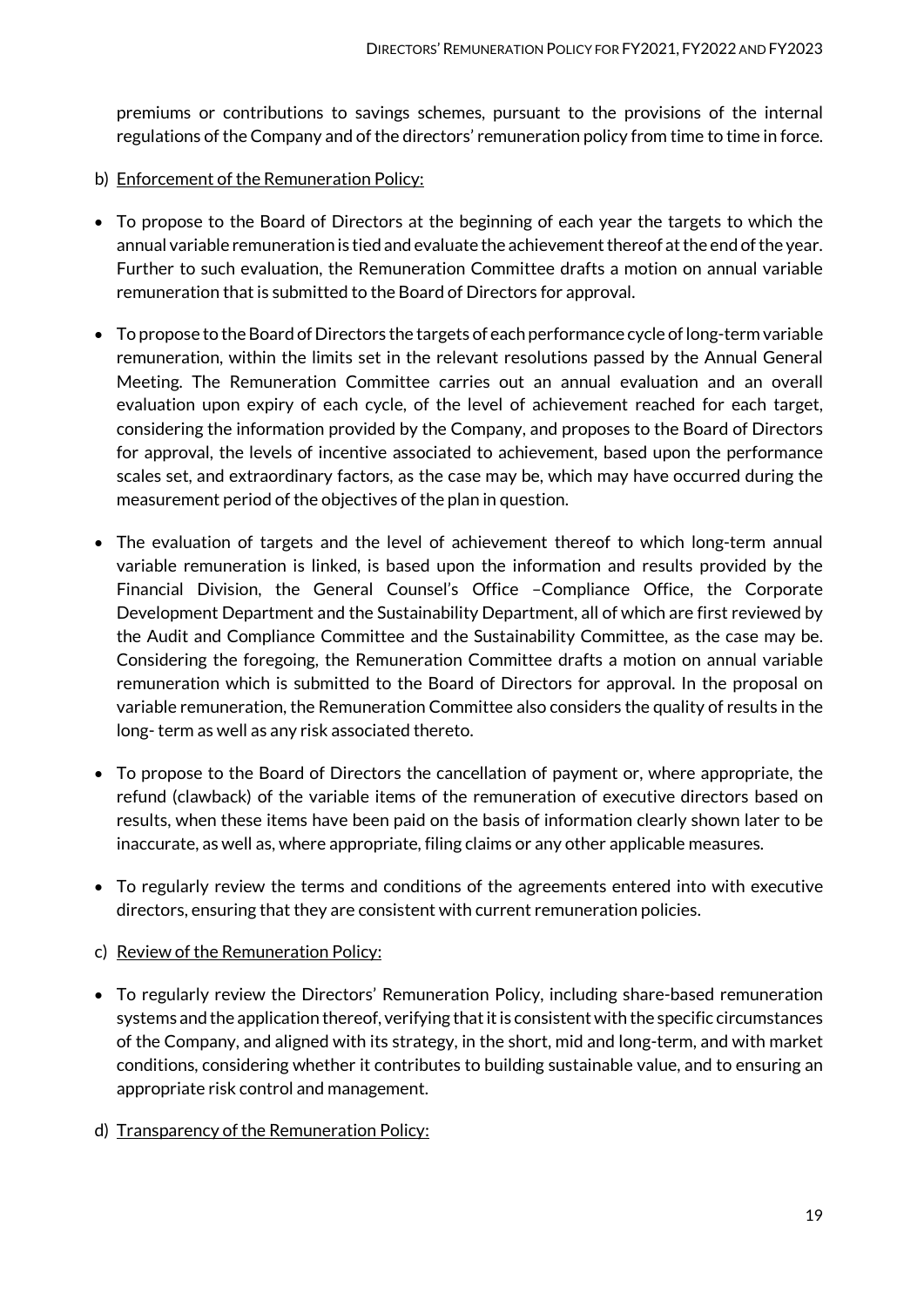• To prepare and submit to the Board of Directors, for approval, the Annual Report on Remuneration of Directors, and to verify the information on the remuneration of directors provided in the corporate documents, the notes to the annual accounts and in the interim financial statements of the Company.

#### **4. Audit and Compliance Committee**

As described above, the Audit and Compliance Committee reviews the results of the company provided by the Financial Division, the General Counsel's Office –Compliance Office, the Corporate Development Department and the Sustainability Department, which are at the basis of the evaluation of the level of achievement of financial and non-financial targets to which both annual and long-term variable remuneration are tied.

# **5. Sustainability Committee**

This board committee is tasked with proposing to the board of directors the sustainability strategy and objectives, following-up on its implementation, and assessing the level of achievement of the objectives set in the Strategic Plan, based upon the information regularly provided by the Sustainability Department.

# **6. Nomination Committee**

This board committee plays a major role in the evaluation of the performance of executive directors, to which annual variable remuneration is linked.

#### <span id="page-19-0"></span>**Considerations in the decision-making process over the Policy**

#### **Views of shareholders and stakeholders**

Upon preparing the Remuneration Policy, the board of directors takes into account the external environment where the Company operates as well as the guidelines provided by the organizations representing institutional shareholders. In particular, the board of directors considers the feedback of institutional investors and proxy advisors, received in the course of the periodic consultations that Inditex conducts, as well as recommendations, best practices and remuneration trends, both domestic and international.

#### **Remuneration terms of all employees and of the management team**

Remuneration structures for management, including executive directors, are clearly aligned with those for the rest of employees, as the same remuneration principles and the same mechanics for wage review and incentive design are followed, which are largely consistent within the organization.

In general, compared to the rest of employees, a much larger portion of the total remuneration of executive directors is tied to the company's results, which means that their remuneration will increase or decrease in accordance with business results. This measure seeks to align the interests of executive directors with those of shareholders.

The board of directors and the Remuneration Committee are apprised, where appropriate, of the description and the amount of the remuneration structure for all employees. The Committee raises motions to the board of directors proposing decisions on specific resolutions covering the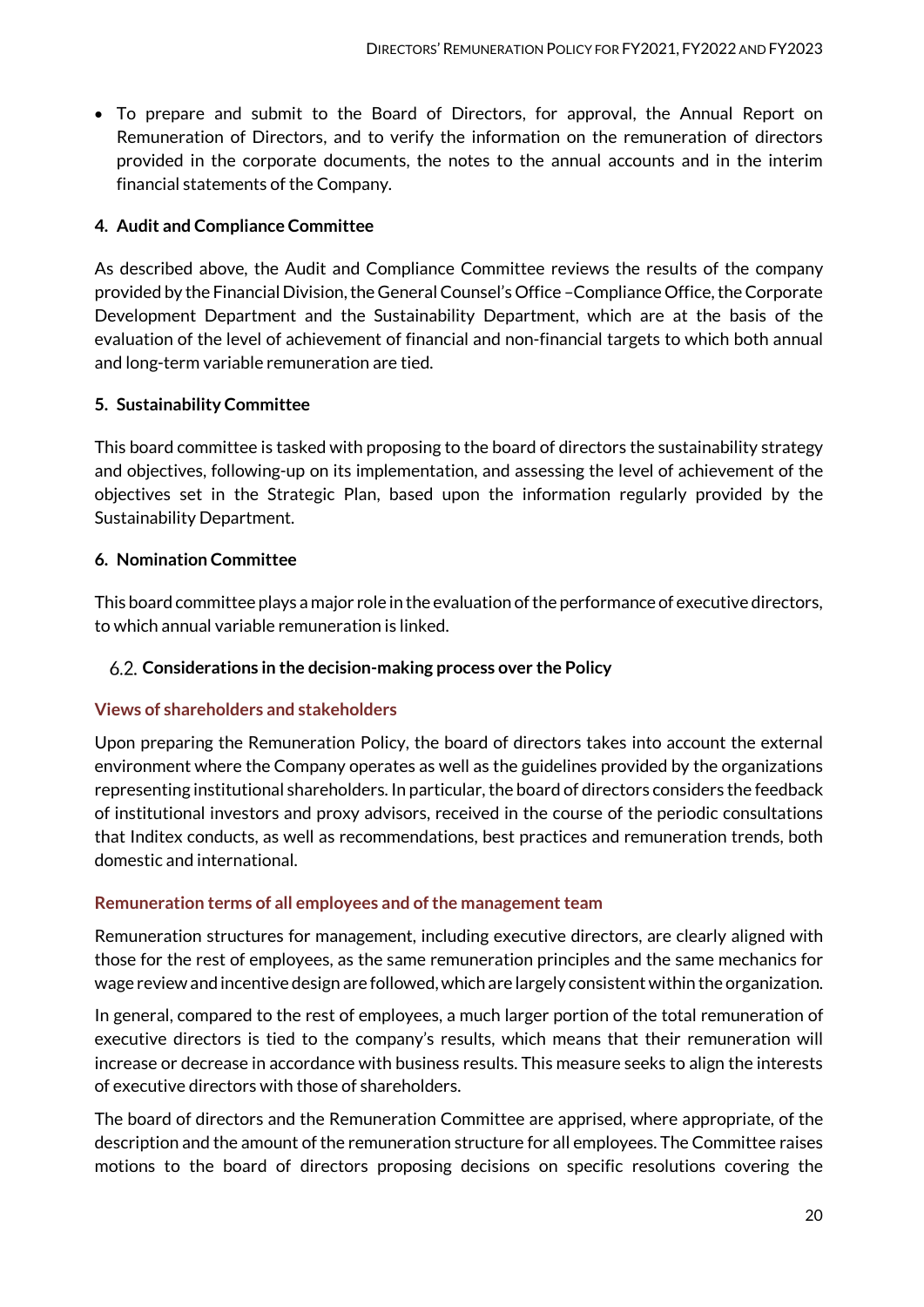remuneration of executive directors and senior managers against the broader scope of the remuneration of Group employees.

Further information on this issue in section 7 below.

#### **Market conditions**

Remuneration of directors is measured against comparable profiles in peer companies. Remuneration of non-executive directors is benchmarked against that of the other companies which make up the Ibex-35 index. Remuneration of executive directors is benchmarked against that of different groups of companies, selected on the basis of objective yardsticks, including without limitation, business, size, geographical scope of operations. As a result of which, companies included in such indexes as Dow Jones Titans Retail 30, Stoxx Europe 50 and Ibex-35, are considered.

#### **Independent external advice**

To better perform its duties, the Remuneration Committee may request that legal, accounting, financial or other experts be engaged at the company's expense. The commissioned task must of necessity deal with specific problems of a certain importance and complexity which may arise in the performance of their duties.

#### <span id="page-20-0"></span>**Measures to prevent conflicts of interest**

With regard to the measures in place to detect, determine and resolve potential conflicts of interest, section 34 of the Board of Directors' Regulations provides the definition of conflicts of interests and sets forth the rules governing them. Sections 33 and 35 to 37 of the Board of Directors' Regulations cover the obligation of non-competition, the use of corporate assets, the use of non-public corporate information for private use and taking advantage of business opportunities of the Company. Meanwhile, section 39 sets out the specific issues that directors must report to the Company.

Moreover, according to section 1 of the Board of Directors' Regulations, the rules of conduct for directors established therein shall apply, insofar as these rules are compatible with their specific nature, to the senior managers of the Company. Specifically, the following sections shall apply to them: sections 32 (duty of confidentiality of directors); 34 (conflicts of interest), with regard to the duty to inform the Company; 35 (use of corporate assets); 36 (non-public information); 37 (business opportunities), and 38 (prohibition to make undue influence of the office).

Likewise, with regard to directors and significant shareholders, section 40 of the Board of Directors' Regulations provides the rules for "transactions with directors and significant shareholders". The Audit and Compliance Committee is entrusted with the duty of issuing a report on related parties transactions. In light of such report, the board of directors shall approve the transaction, as the case may be.

On the other hand, section 4.8 of the Code of Conduct and Responsible Practices of the Inditex Group sets out the guidelines for action that employees should adhere to when faced with a conflict of interest between their personal interests and those of the Company, as well as the situations that must be reported to the Committee of Ethics.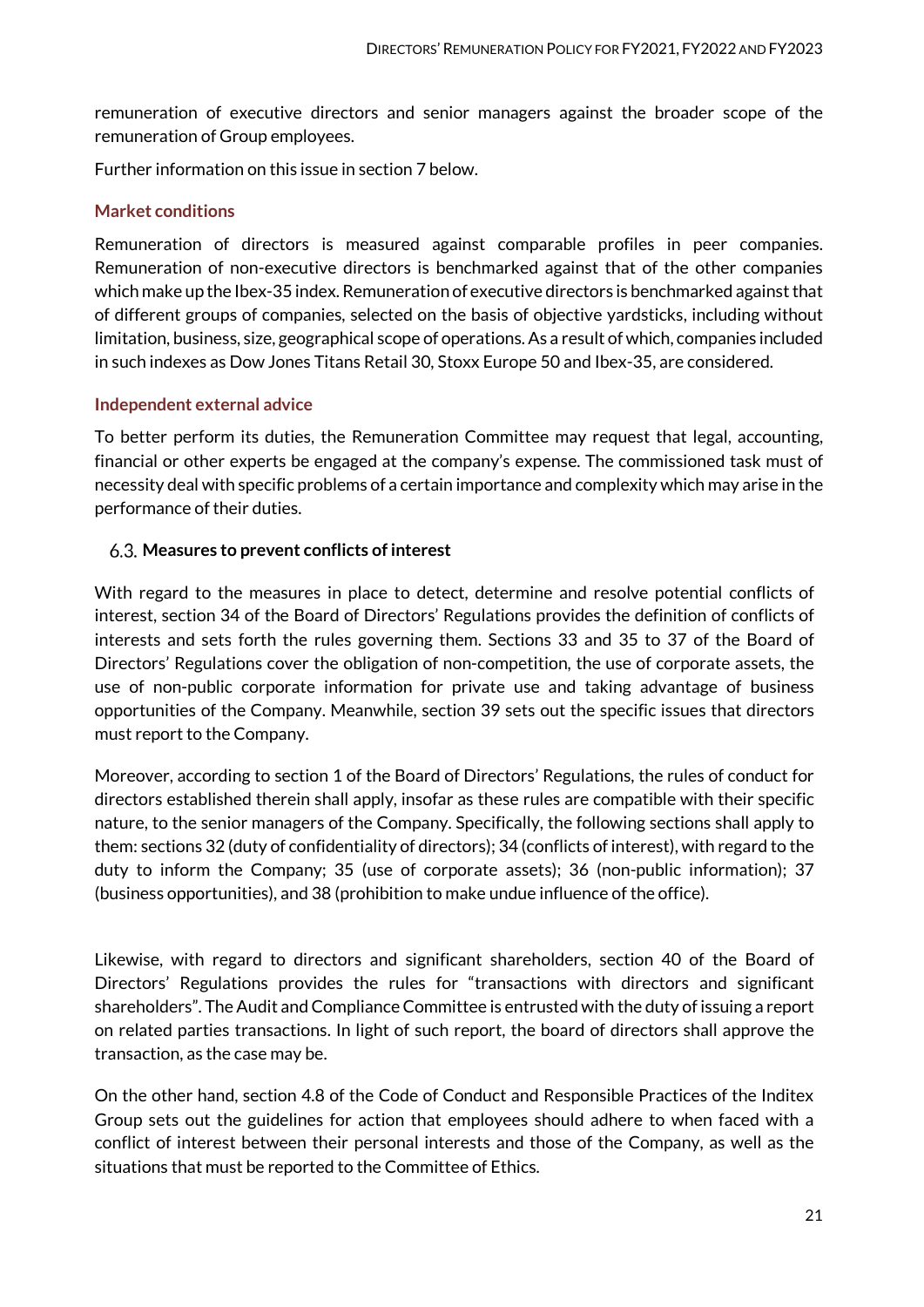# <span id="page-21-0"></span>**7. RELATIONSHIP OF THE DIRECTORS' REMUNERATION POLICY WITH THE ARRANGEMENTS FOR THE COMPANY'S WORKFORCE**

Guidelines on employee compensation seek to befit at all times each of the markets and work environments where the Group operates, always in keeping with Inditex's culture and values and considering the own identity of each of the commercial formats.

For such reason, efforts are made to ensure that the remuneration standard befits the local reality of each market, fixing remunerations in line with reference practices in each such markets in local currency. This means that different wage references exist based upon the different markets.

Under Inditex's remuneration policy, non-discrimination on grounds of gender, age, culture, religion and race, or any other grounds, is guaranteed. In this regard, Inditex's employees are compensated in accordance with their professional worth, experience, dedication and responsibility assumed. Remuneration is comprised of fixed and variable items.

In particular, fixed remuneration is established in accordance with experience, personal contribution to the position; it is consistent with the responsibility within the organization and the market, in line with the yardsticks that apply to executive directors.

In turn, variable remuneration is one of the key elements of Inditex's compensation policy. It applies to employees from all business areas within the Group. Variable remuneration is based on predefined, quantifiable and measurable indicators which are tied to the Company's results. Appropriate differentiation levels are established to ensure that remuneration is addressed to such talent with the higher contribution to the implementation of the Group's strategy. In general, compared to the rest of employees a much larger part of the total remuneration of executive directors is tied to the company's results, which means that their remuneration will increase or decrease in accordance with business results. This measure seeks to align the interests of executive directors with those of shareholders.

In keeping with transparency, results orientation and simplicity values, the Group's sustainability goals are aligned with those of the office staff in terms of remuneration. Thus, achievement of sustainability goals forms part of the variable remuneration of office staff, including executive directors. This practice further builds commitment to people in this field, and the fact that variable remuneration is entirely tied to business results.

The board of directors is apprised, where appropriate, of the description and the amount of the remuneration structure for all employees, The board of directors further considers, on the proposal of the Remuneration Committee, the annual budgets for wage increase for employees and the remuneration of the management team.

# <span id="page-21-1"></span>**8. ALIGNMENT WITH THE COMPANY'S STRATEGY, INTERESTS AND LONG-TERM SUSTAINABILITY**

The description of the Remuneration Policy, ensuring its consistency with the company's longterm strategy, interests and sustainability, is addressed below.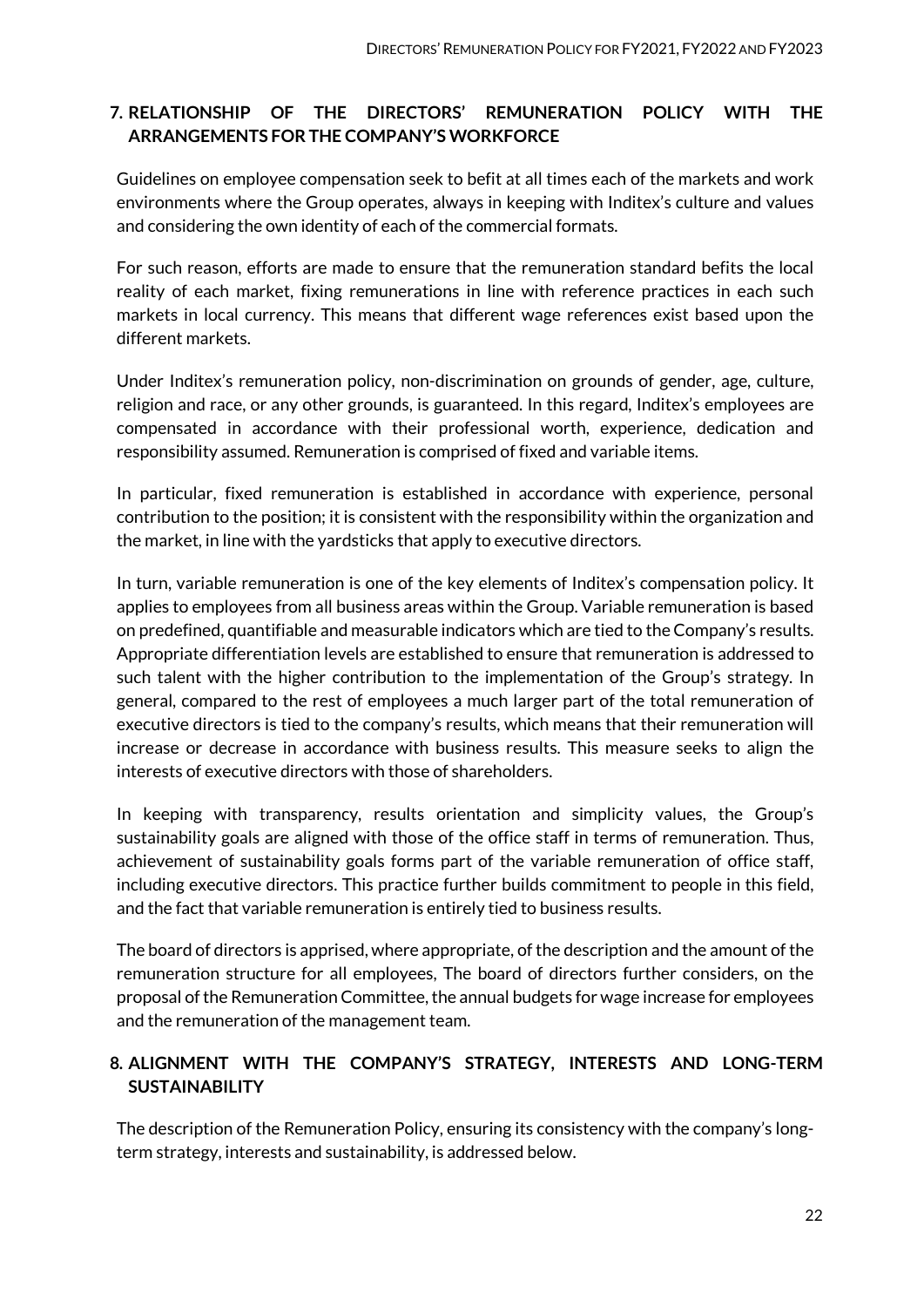The design of the remuneration policy is consistent with the strategy of the Company and oriented towards achievement of long-term results:

 Overall remuneration of executive directors is mainly comprised of the following remuneration items: (i) fixed remuneration; (ii) annual variable remuneration, and (iii) longterm variable remuneration.

Variable remuneration system for executive directors is fully flexible, to the extent that the possibility of not being paid any amount in terms of variable remuneration exist where minimum achievement thresholds are not reached

In a scenario of achievement of objectives on target, the weight of annual and long-term variable remuneration is approximately 70% of total remuneration.

- Long-term variable remuneration plans are designed as multi-year plans, to ensure that the evaluation process is based on long-term results and that the underlying economic cycle of the Company is considered. This remuneration is awarded and paid mainly in shares and is subject to value creation, thus ensuring that the interests of executive directors are aligned with those of the shareholders.
- Metrics established, both in terms of annual variable remuneration and of long-term variable remuneration are tied to the achievement of a combination of financial and nonfinancial targets. Such targets must be specific, pre-established and quantifiable, and in line with the Group's Strategic Plan. Examples of metrics are found in sections 3.2.4 y 3.2.5 above. Likewise, metrics established for each year are available in the Annual Report on Remuneration of Directors.

In addition, the measures explained below are in place to reduce excessive risk exposure and shore up alignment with long-term objectives, values and interests of the Company:

- The Remuneration Committee is responsible for reviewing, analyzing and overseeing the enforcement of the Remuneration Policy. Senior managers also fall within the scope of action of such Committee. Senior managers include professionals whose activities may have a significant impact on the Company's risk profile.
- As stated above, the Audit and Compliance, Sustainability and Nomination Committees take part in the decision-making process as regards variable remuneration of executive directors.
- All the members of the Remuneration Committee also sit on the Audit and Compliance Committee, this latter being responsible for overseeing and evaluating the risks that affect the Group, including non-financial ones. The presence of the same directors on both committees ensures that risks associated with remuneration are considered in the course of the debates of the Remuneration Committee and of the Audit and Compliance Committee and in the motions they submit to the Board of Directors, regarding both the determination and the evaluation of annual and long-term incentives.
- No guaranteed variable remuneration exists.